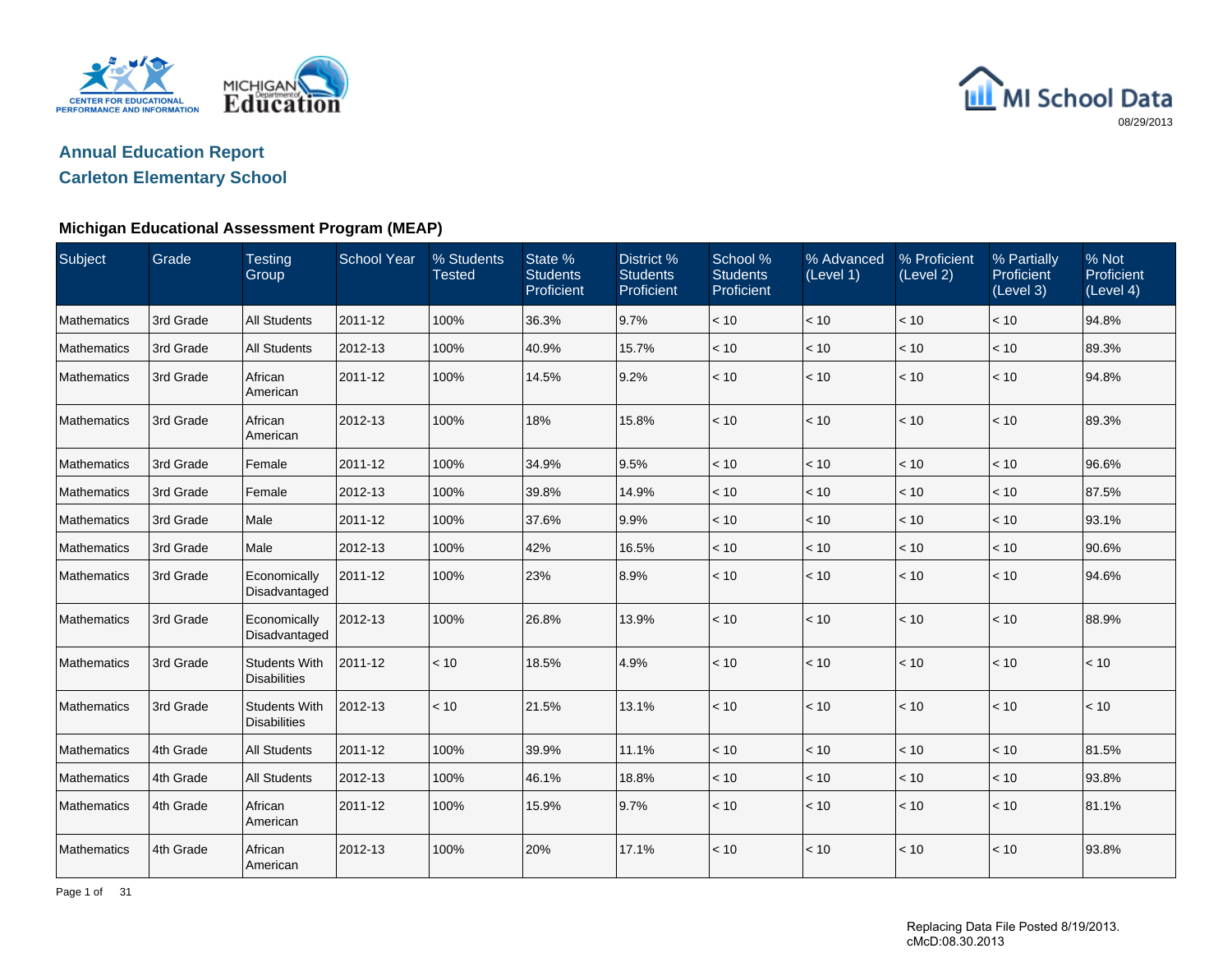

## **Annual Education Report**

## **Carleton Elementary School**

#### **Michigan Educational Assessment Program (MEAP)**

| Subject                     | Grade     | <b>Testing</b><br>Group                     | <b>School Year</b> | % Students<br><b>Tested</b> | State %<br><b>Students</b><br>Proficient | District <sub>%</sub><br><b>Students</b><br>Proficient | School %<br><b>Students</b><br>Proficient | % Advanced<br>(Level 1) | % Proficient<br>(Level 2) | % Partially<br>Proficient<br>(Level 3) | % Not<br>Proficient<br>(Level 4) |
|-----------------------------|-----------|---------------------------------------------|--------------------|-----------------------------|------------------------------------------|--------------------------------------------------------|-------------------------------------------|-------------------------|---------------------------|----------------------------------------|----------------------------------|
| Mathematics                 | 4th Grade | American<br>Indian                          | 2011-12            | < 10                        | 29.9%                                    | < 10                                                   | $<10$                                     | $<10$                   | $<10$                     | < 10                                   | $<10$                            |
| Mathematics                 | 4th Grade | Female                                      | 2011-12            | 100%                        | 38.5%                                    | 10.9%                                                  | < 10                                      | $<10$                   | < 10                      | < 10                                   | 84%                              |
| Mathematics                 | 4th Grade | Female                                      | 2012-13            | 100%                        | 45.7%                                    | 18.4%                                                  | $<10$                                     | < 10                    | < 10                      | < 10                                   | 92.9%                            |
| Mathematics                 | 4th Grade | Male                                        | 2011-12            | 100%                        | 41.2%                                    | 11.3%                                                  | $<10$                                     | < 10                    | $<10$                     | < 10                                   | 79.3%                            |
| Mathematics                 | 4th Grade | Male                                        | 2012-13            | 100%                        | 46.4%                                    | 19.2%                                                  | < 10                                      | < 10                    | < 10                      | < 10                                   | 95%                              |
| Mathematics                 | 4th Grade | Economically<br>Disadvantaged               | 2011-12            | 100%                        | 25.3%                                    | 10.3%                                                  | < 10                                      | < 10                    | < 10                      | $<10$                                  | 82%                              |
| Mathematics                 | 4th Grade | Economically<br>Disadvantaged               | 2012-13            | 100%                        | 31.1%                                    | 17.4%                                                  | $<10$                                     | < 10                    | < 10                      | < 10                                   | 93.3%                            |
| Mathematics                 | 4th Grade | <b>Students With</b><br><b>Disabilities</b> | 2011-12            | < 10                        | 18.3%                                    | 7.1%                                                   | $<10$                                     | $<10$                   | $<10$                     | < 10                                   | < 10                             |
| Mathematics                 | 4th Grade | <b>Students With</b><br><b>Disabilities</b> | 2012-13            | < 10                        | 23%                                      | 7%                                                     | < 10                                      | < 10                    | < 10                      | < 10                                   | < 10                             |
| Mathematics                 | 5th Grade | <b>All Students</b>                         | 2011-12            | 100%                        | 39.6%                                    | 11.4%                                                  | < 10                                      | < 10                    | < 10                      | < 10                                   | 87.7%                            |
| Mathematics                 | 5th Grade | <b>All Students</b>                         | 2012-13            | 100%                        | 45.7%                                    | 17%                                                    | $<10$                                     | $<10$                   | $<10$                     | < 10                                   | 83.7%                            |
| Mathematics                 | 5th Grade | African<br>American                         | 2011-12            | 100%                        | 17%                                      | 9.8%                                                   | < 10                                      | < 10                    | < 10                      | < 10                                   | 88.6%                            |
| Mathematics                 | 5th Grade | African<br>American                         | 2012-13            | 100%                        | 20.5%                                    | 15.4%                                                  | < 10                                      | < 10                    | $<10$                     | $<10$                                  | 83.3%                            |
| Mathematics                 | 5th Grade | American<br>Indian                          | 2011-12            | < 10                        | 25.2%                                    | < 10                                                   | < 10                                      | < 10                    | < 10                      | < 10                                   | < 10                             |
| Mathematics                 | 5th Grade | American<br>Indian                          | 2012-13            | < 10                        | 34.7%                                    | < 10                                                   | $<10$                                     | $<10$                   | $<10$                     | < 10                                   | < 10                             |
| Mathematics<br>Page 2 of 31 | 5th Grade | White                                       | 2011-12            | < 10                        | 45.7%                                    | 15.9%                                                  | $<10$                                     | $<10$                   | $<10$                     | $<10$                                  | < 10                             |

Replacing Data File Posted 8/19/2013. cMcD:08.30.2013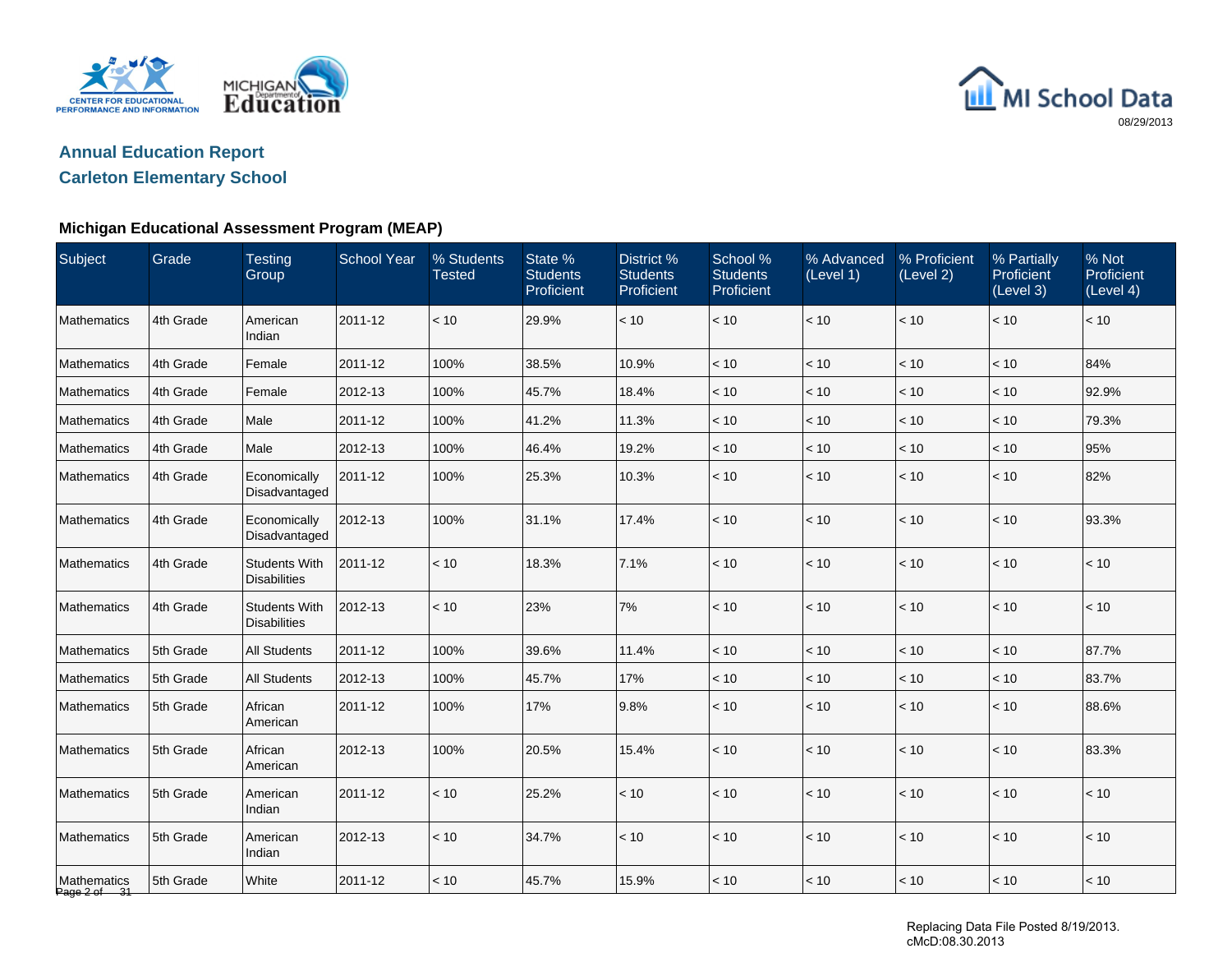

## **Annual Education Report**

## **Carleton Elementary School**

#### **Michigan Educational Assessment Program (MEAP)**

| Subject                 | Grade     | <b>Testing</b><br>Group                     | <b>School Year</b> | % Students<br><b>Tested</b> | State %<br><b>Students</b><br>Proficient | District <sup>%</sup><br><b>Students</b><br>Proficient | School %<br><b>Students</b><br>Proficient | % Advanced<br>(Level 1) | % Proficient<br>(Level 2) | % Partially<br>Proficient<br>(Level 3) | % Not<br>Proficient<br>(Level 4) |
|-------------------------|-----------|---------------------------------------------|--------------------|-----------------------------|------------------------------------------|--------------------------------------------------------|-------------------------------------------|-------------------------|---------------------------|----------------------------------------|----------------------------------|
| Mathematics             | 5th Grade | Female                                      | 2011-12            | 100%                        | 37.5%                                    | 9.8%                                                   | < 10                                      | < 10                    | < 10                      | < 10                                   | 87.9%                            |
| Mathematics             | 5th Grade | Female                                      | 2012-13            | 100%                        | 43.9%                                    | 15.7%                                                  | < 10                                      | $<10$                   | $<10$                     | $<10$                                  | 81%                              |
| Mathematics             | 5th Grade | Male                                        | 2011-12            | 100%                        | 41.6%                                    | 12.9%                                                  | < 10                                      | < 10                    | < 10                      | < 10                                   | 87.5%                            |
| <b>Mathematics</b>      | 5th Grade | Male                                        | 2012-13            | 100%                        | 47.5%                                    | 18.4%                                                  | < 10                                      | < 10                    | < 10                      | < 10                                   | 85.7%                            |
| Mathematics             | 5th Grade | Economically<br>Disadvantaged               | 2011-12            | 100%                        | 24.9%                                    | 10.8%                                                  | < 10                                      | $<10$                   | $<10$                     | $<10$                                  | 86.7%                            |
| Mathematics             | 5th Grade | Economically<br>Disadvantaged               | 2012-13            | 100%                        | 30.3%                                    | 15.7%                                                  | < 10                                      | < 10                    | < 10                      | < 10                                   | 86.4%                            |
| Mathematics             | 5th Grade | <b>Students With</b><br><b>Disabilities</b> | 2011-12            | 100%                        | 16%                                      | 4.9%                                                   | < 10                                      | < 10                    | < 10                      | < 10                                   | 92.3%                            |
| Mathematics             | 5th Grade | <b>Students With</b><br><b>Disabilities</b> | 2012-13            | 100%                        | 19.9%                                    | 10.2%                                                  | < 10                                      | < 10                    | < 10                      | < 10                                   | < 10                             |
| Reading                 | 3rd Grade | <b>All Students</b>                         | 2011-12            | 100%                        | 62.4%                                    | 32.7%                                                  | 19%                                       | < 10                    | 19%                       | 39.7%                                  | 41.4%                            |
| Reading                 | 3rd Grade | All Students                                | 2012-13            | 100%                        | 66.5%                                    | 42.7%                                                  | 24.1%                                     | < 10                    | 22.4%                     | 31%                                    | 44.8%                            |
| Reading                 | 3rd Grade | African<br>American                         | 2011-12            | 100%                        | 38.4%                                    | 33%                                                    | 19%                                       | < 10                    | 19%                       | 39.7%                                  | 41.4%                            |
| Reading                 | 3rd Grade | African<br>American                         | 2012-13            | 100%                        | 44.8%                                    | 43.2%                                                  | 24.1%                                     | < 10                    | 22.4%                     | 31%                                    | 44.8%                            |
| Reading                 | 3rd Grade | Female                                      | 2011-12            | 100%                        | 65.9%                                    | 36.2%                                                  | < 10                                      | < 10                    | < 10                      | 41.4%                                  | 41.4%                            |
| Reading                 | 3rd Grade | Female                                      | 2012-13            | 100%                        | 70.2%                                    | 45.7%                                                  | $<10$                                     | $<10$                   | $<10$                     | $<10$                                  | < 10                             |
| Reading                 | 3rd Grade | Male                                        | 2011-12            | 100%                        | 59%                                      | 29.3%                                                  | < 10                                      | < 10                    | < 10                      | 37.9%                                  | 41.4%                            |
| Reading                 | 3rd Grade | Male                                        | 2012-13            | 100%                        | 63%                                      | 39.7%                                                  | < 10                                      | < 10                    | < 10                      | < 10                                   | 50%                              |
| Reading<br>Page 3 of 31 | 3rd Grade | Economically<br>Disadvantaged               | 2011-12            | 100%                        | 49.5%                                    | 31.3%                                                  | 17.9%                                     | < 10                    | 17.9%                     | 41.1%                                  | 41.1%                            |

Replacing Data File Posted 8/19/2013. cMcD:08.30.2013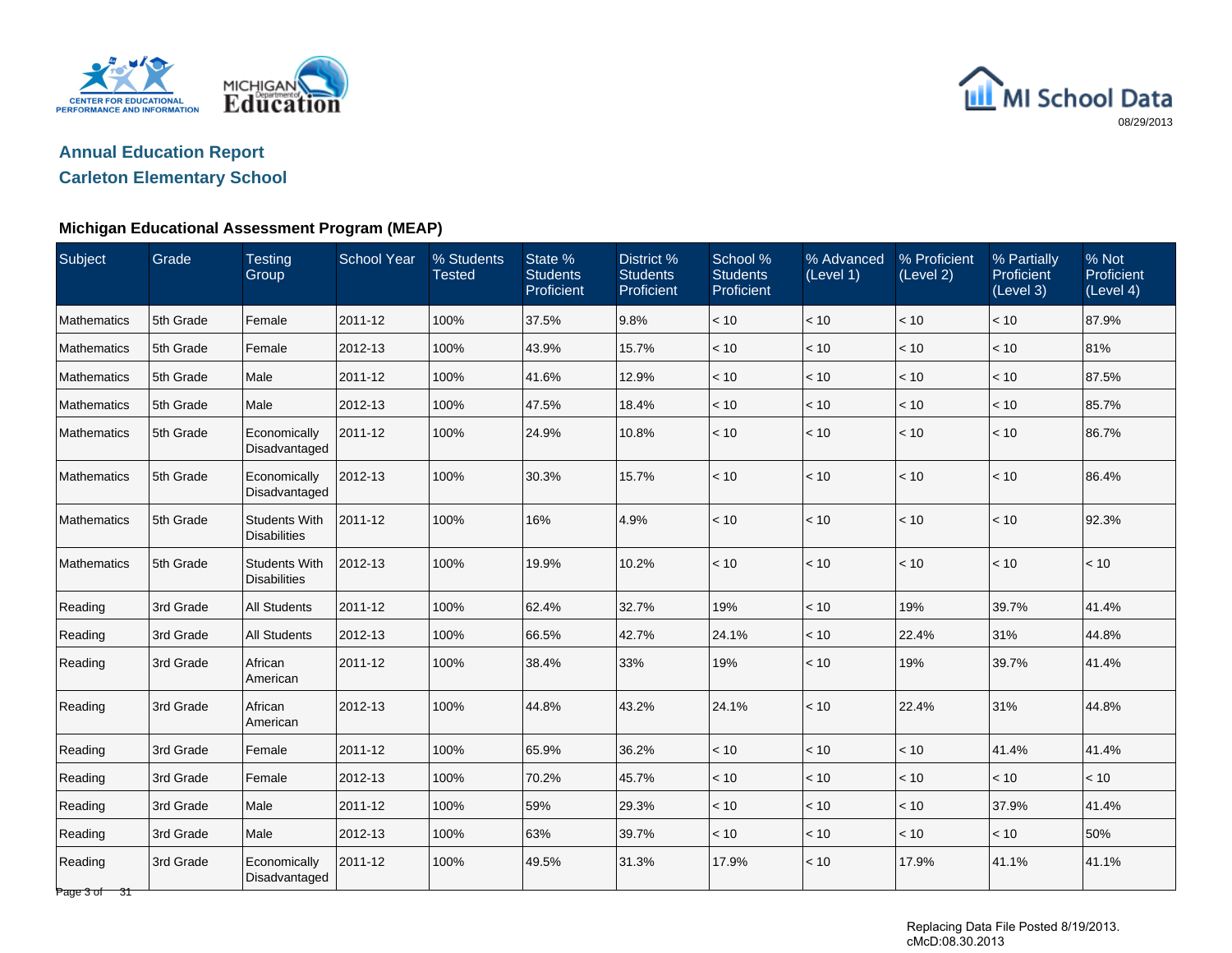



## **Carleton Elementary School**

#### **Michigan Educational Assessment Program (MEAP)**

| Subject | Grade     | <b>Testing</b><br>Group                     | <b>School Year</b> | % Students<br><b>Tested</b> | State %<br><b>Students</b><br>Proficient | District %<br><b>Students</b><br><b>Proficient</b> | School %<br><b>Students</b><br>Proficient | % Advanced<br>(Level 1) | % Proficient<br>(Level 2) | % Partially<br><b>Proficient</b><br>(Level 3) | % Not<br>Proficient<br>(Level 4) |
|---------|-----------|---------------------------------------------|--------------------|-----------------------------|------------------------------------------|----------------------------------------------------|-------------------------------------------|-------------------------|---------------------------|-----------------------------------------------|----------------------------------|
| Reading | 3rd Grade | Economically<br>Disadvantaged               | 2012-13            | 100%                        | 53.8%                                    | 40.5%                                              | 25%                                       | < 10                    | 23.2%                     | 30.4%                                         | 44.6%                            |
| Reading | 3rd Grade | <b>Students With</b><br><b>Disabilities</b> | 2011-12            | < 10                        | 34.3%                                    | 18%                                                | < 10                                      | < 10                    | < 10                      | < 10                                          | < 10                             |
| Reading | 3rd Grade | <b>Students With</b><br><b>Disabilities</b> | 2012-13            | < 10                        | 37.9%                                    | 31.2%                                              | < 10                                      | < 10                    | < 10                      | < 10                                          | < 10                             |
| Reading | 4th Grade | <b>All Students</b>                         | 2011-12            | 100%                        | 67.7%                                    | 37.7%                                              | < 10                                      | < 10                    | < 10                      | 61.1%                                         | 22.2%                            |
| Reading | 4th Grade | <b>All Students</b>                         | 2012-13            | 100%                        | 68.1%                                    | 40.7%                                              | 22.9%                                     | < 10                    | 22.9%                     | 50%                                           | 27.1%                            |
| Reading | 4th Grade | African<br>American                         | 2011-12            | 100%                        | 45.1%                                    | 36.8%                                              | < 10                                      | < 10                    | < 10                      | 62.3%                                         | 20.8%                            |
| Reading | 4th Grade | African<br>American                         | 2012-13            | 100%                        | 43%                                      | 39.6%                                              | 22.9%                                     | < 10                    | 22.9%                     | 50%                                           | 27.1%                            |
| Reading | 4th Grade | American<br>Indian                          | 2011-12            | < 10                        | 60.2%                                    | < 10                                               | < 10                                      | < 10                    | < 10                      | < 10                                          | < 10                             |
| Reading | 4th Grade | Female                                      | 2011-12            | 100%                        | 71.7%                                    | 44.1%                                              | < 10                                      | < 10                    | < 10                      | 44%                                           | < 10                             |
| Reading | 4th Grade | Female                                      | 2012-13            | 100%                        | 71.1%                                    | 43.7%                                              | < 10                                      | < 10                    | < 10                      | 53.6%                                         | < 10                             |
| Reading | 4th Grade | Male                                        | 2011-12            | 100%                        | 63.7%                                    | 31.1%                                              | < 10                                      | < 10                    | < 10                      | 75.9%                                         | < 10                             |
| Reading | 4th Grade | Male                                        | 2012-13            | 100%                        | 65.1%                                    | 37.7%                                              | < 10                                      | < 10                    | < 10                      | < 10                                          | < 10                             |
| Reading | 4th Grade | Economically<br>Disadvantaged               | 2011-12            | 100%                        | 55%                                      | 36.2%                                              | < 10                                      | < 10                    | < 10                      | 62%                                           | 22%                              |
| Reading | 4th Grade | Economically<br>Disadvantaged               | 2012-13            | 100%                        | 55.1%                                    | 38.7%                                              | 24.4%                                     | < 10                    | 24.4%                     | 46.7%                                         | 28.9%                            |
| Reading | 4th Grade | <b>Students With</b><br><b>Disabilities</b> | 2011-12            | < 10                        | 35%                                      | 16.6%                                              | < 10                                      | < 10                    | < 10                      | < 10                                          | < 10                             |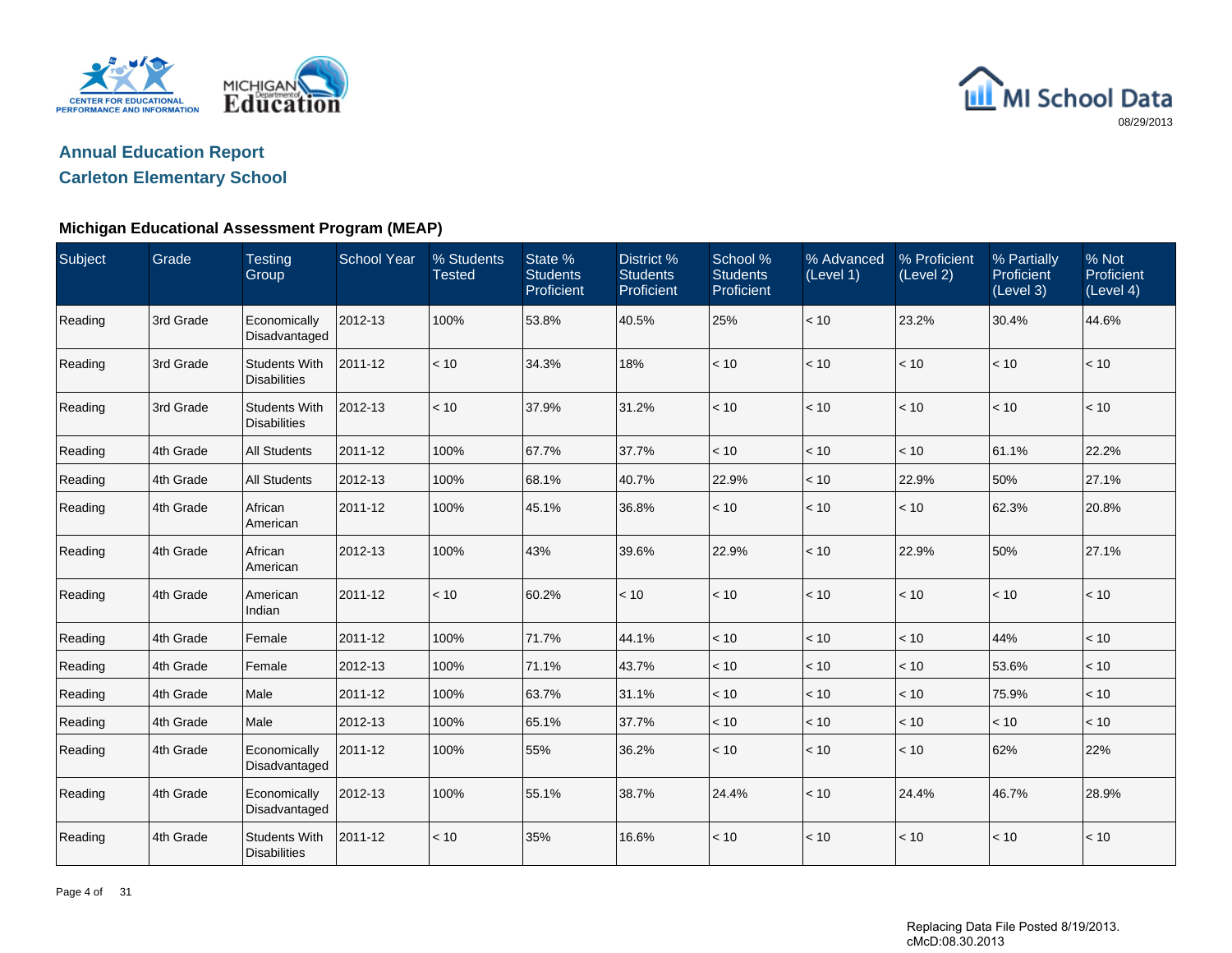

# **Annual Education Report**

## **Carleton Elementary School**

#### **Michigan Educational Assessment Program (MEAP)**

| Subject                 | Grade     | <b>Testing</b><br>Group                     | <b>School Year</b> | % Students<br><b>Tested</b> | State %<br><b>Students</b><br>Proficient | District <sub>%</sub><br><b>Students</b><br>Proficient | School %<br><b>Students</b><br>Proficient | % Advanced<br>(Level 1) | % Proficient<br>(Level 2) | % Partially<br>Proficient<br>(Level 3) | % Not<br>Proficient<br>(Level 4) |
|-------------------------|-----------|---------------------------------------------|--------------------|-----------------------------|------------------------------------------|--------------------------------------------------------|-------------------------------------------|-------------------------|---------------------------|----------------------------------------|----------------------------------|
| Reading                 | 4th Grade | <b>Students With</b><br><b>Disabilities</b> | 2012-13            | < 10                        | 38.3%                                    | 22.1%                                                  | < 10                                      | < 10                    | < 10                      | < 10                                   | < 10                             |
| Reading                 | 5th Grade | <b>All Students</b>                         | 2011-12            | 100%                        | 68.8%                                    | 40.6%                                                  | 19.5%                                     | < 10                    | 18.3%                     | 35.4%                                  | 45.1%                            |
| Reading                 | 5th Grade | All Students                                | 2012-13            | 100%                        | 70.4%                                    | 44.5%                                                  | 24%                                       | < 10                    | 24%                       | 36%                                    | 40%                              |
| Reading                 | 5th Grade | African<br>American                         | 2011-12            | 100%                        | 48.3%                                    | 39.3%                                                  | 19%                                       | < 10                    | 17.7%                     | 35.4%                                  | 45.6%                            |
| Reading                 | 5th Grade | African<br>American                         | 2012-13            | 100%                        | 47.8%                                    | 44.3%                                                  | 24.5%                                     | < 10                    | 24.5%                     | 34.7%                                  | 40.8%                            |
| Reading                 | 5th Grade | American<br>Indian                          | 2011-12            | < 10                        | 58.9%                                    | < 10                                                   | < 10                                      | < 10                    | < 10                      | < 10                                   | $<10$                            |
| Reading                 | 5th Grade | American<br>Indian                          | 2012-13            | < 10                        | 64.1%                                    | < 10                                                   | < 10                                      | $<10$                   | < 10                      | < 10                                   | < 10                             |
| Reading                 | 5th Grade | White                                       | 2011-12            | < 10                        | 74.8%                                    | 43.5%                                                  | < 10                                      | $<10$                   | $<10$                     | $<10$                                  | $<10$                            |
| Reading                 | 5th Grade | Female                                      | 2011-12            | 100%                        | 71.7%                                    | 43.6%                                                  | < 10                                      | < 10                    | < 10                      | < 10                                   | 50%                              |
| Reading                 | 5th Grade | Female                                      | 2012-13            | 100%                        | 74.1%                                    | 48.2%                                                  | < 10                                      | < 10                    | $<10$                     | < 10                                   | $<10$                            |
| Reading                 | 5th Grade | Male                                        | 2011-12            | 100%                        | 65.9%                                    | 37.7%                                                  | < 10                                      | < 10                    | $<10$                     | 41.7%                                  | 41.7%                            |
| Reading                 | 5th Grade | Male                                        | 2012-13            | 100%                        | 66.8%                                    | 40.8%                                                  | < 10                                      | < 10                    | < 10                      | 34.5%                                  | 41.4%                            |
| Reading                 | 5th Grade | Economically<br>Disadvantaged               | 2011-12            | 100%                        | 56.1%                                    | 39.1%                                                  | 21.1%                                     | < 10                    | 19.7%                     | 34.2%                                  | 44.7%                            |
| Reading                 | 5th Grade | Economically<br>Disadvantaged               | 2012-13            | 100%                        | 57.9%                                    | 42.6%                                                  | 26.7%                                     | $<10$                   | 26.7%                     | 37.8%                                  | 35.6%                            |
| Reading                 | 5th Grade | <b>Students With</b><br><b>Disabilities</b> | 2011-12            | 100%                        | 34.2%                                    | 18.2%                                                  | < 10                                      | < 10                    | $<10$                     | < 10                                   | < 10                             |
| Reading<br>Page 5 of 31 | 5th Grade | <b>Students With</b><br><b>Disabilities</b> | 2012-13            | 100%                        | 36.6%                                    | 19.9%                                                  | < 10                                      | < 10                    | $<10$                     | $<10$                                  | $<10$                            |

Replacing Data File Posted 8/19/2013. cMcD:08.30.2013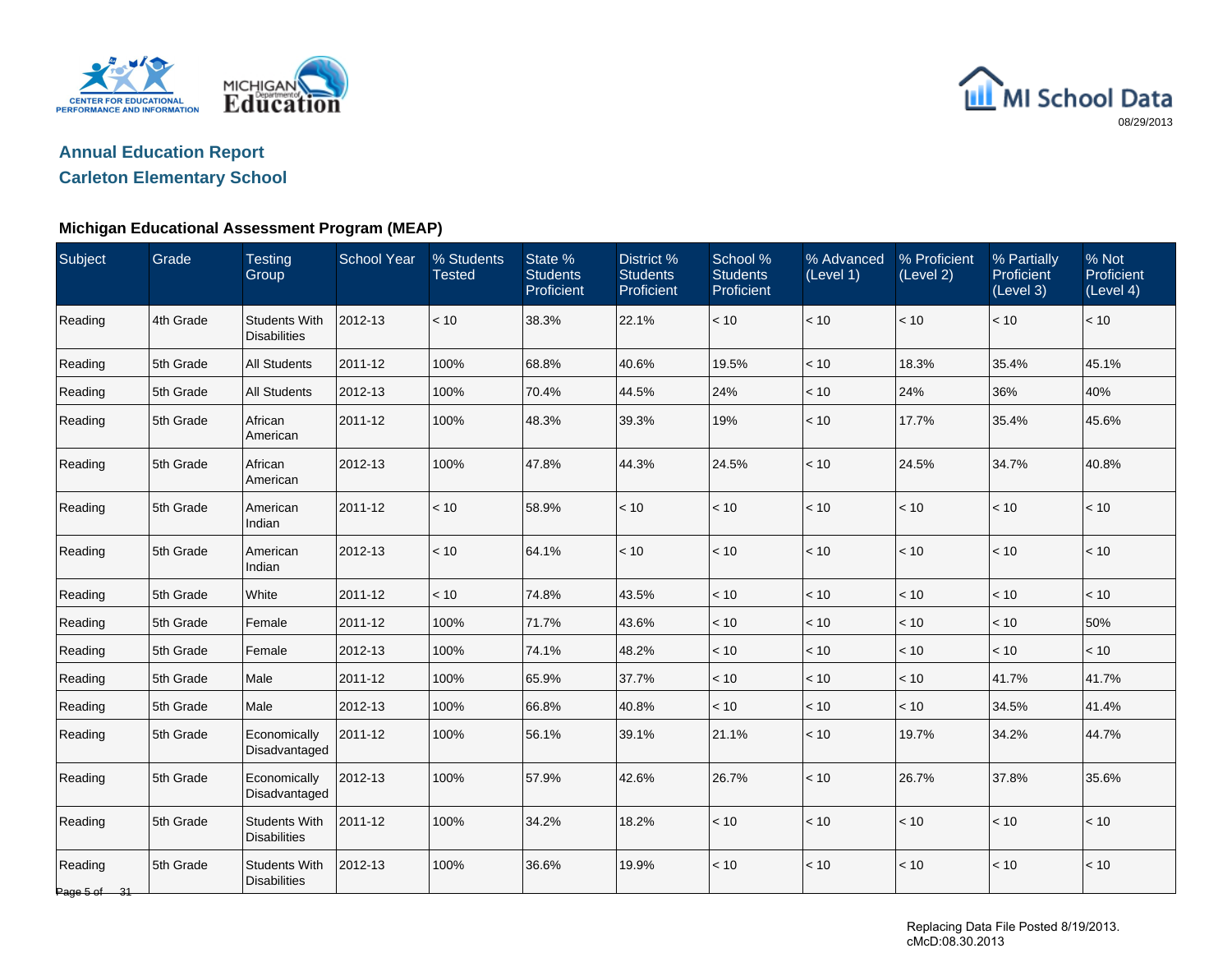

## **Annual Education Report**

## **Carleton Elementary School**

#### **Michigan Educational Assessment Program (MEAP)**

| Subject | Grade     | <b>Testing</b><br>Group                     | <b>School Year</b> | % Students<br><b>Tested</b> | State %<br><b>Students</b><br>Proficient | District %<br><b>Students</b><br>Proficient | School %<br><b>Students</b><br>Proficient | % Advanced<br>(Level 1) | % Proficient<br>(Level 2) | % Partially<br>Proficient<br>(Level 3) | % Not<br>Proficient<br>(Level 4) |
|---------|-----------|---------------------------------------------|--------------------|-----------------------------|------------------------------------------|---------------------------------------------|-------------------------------------------|-------------------------|---------------------------|----------------------------------------|----------------------------------|
| Science | 5th Grade | <b>All Students</b>                         | 2011-12            | 100%                        | 15.3%                                    | 2.8%                                        | < 10                                      | < 10                    | < 10                      | < 10                                   | 95.1%                            |
| Science | 5th Grade | <b>All Students</b>                         | 2012-13            | 100%                        | 13.1%                                    | 2.3%                                        | < 10                                      | < 10                    | < 10                      | $<10$                                  | 92.2%                            |
| Science | 5th Grade | African<br>American                         | 2011-12            | 100%                        | 3.2%                                     | 2.9%                                        | < 10                                      | < 10                    | < 10                      | < 10                                   | 94.9%                            |
| Science | 5th Grade | African<br>American                         | 2012-13            | 100%                        | 2.6%                                     | 2.4%                                        | < 10                                      | < 10                    | < 10                      | < 10                                   | 92%                              |
| Science | 5th Grade | American<br>Indian                          | 2011-12            | < 10                        | 8.2%                                     | < 10                                        | < 10                                      | < 10                    | < 10                      | < 10                                   | < 10                             |
| Science | 5th Grade | American<br>Indian                          | 2012-13            | < 10                        | 8.4%                                     | < 10                                        | < 10                                      | < 10                    | < 10                      | < 10                                   | $<10$                            |
| Science | 5th Grade | White                                       | 2011-12            | < 10                        | 18.9%                                    | < 10                                        | < 10                                      | < 10                    | < 10                      | < 10                                   | < 10                             |
| Science | 5th Grade | Female                                      | 2011-12            | 100%                        | 13.6%                                    | 2.6%                                        | < 10                                      | < 10                    | < 10                      | < 10                                   | 90.9%                            |
| Science | 5th Grade | Female                                      | 2012-13            | 100%                        | 11.6%                                    | 1.7%                                        | < 10                                      | < 10                    | < 10                      | < 10                                   | 95.2%                            |
| Science | 5th Grade | Male                                        | 2011-12            | 100%                        | 17%                                      | 3%                                          | < 10                                      | < 10                    | < 10                      | < 10                                   | 97.9%                            |
| Science | 5th Grade | Male                                        | 2012-13            | 100%                        | 14.5%                                    | 2.8%                                        | < 10                                      | < 10                    | < 10                      | < 10                                   | 90%                              |
| Science | 5th Grade | Economically<br>Disadvantaged               | 2011-12            | 100%                        | 7%                                       | 2.3%                                        | < 10                                      | < 10                    | < 10                      | < 10                                   | 94.7%                            |
| Science | 5th Grade | Economically<br>Disadvantaged               | 2012-13            | 100%                        | 5.8%                                     | 1.9%                                        | < 10                                      | < 10                    | < 10                      | < 10                                   | 91.3%                            |
| Science | 5th Grade | <b>Students With</b><br><b>Disabilities</b> | 2011-12            | 100%                        | 5.5%                                     | 1.7%                                        | < 10                                      | < 10                    | < 10                      | < 10                                   | 100%                             |
| Science | 5th Grade | <b>Students With</b><br><b>Disabilities</b> | 2012-13            | 100%                        | 4.1%                                     | < 10                                        | < 10                                      | < 10                    | < 10                      | < 10                                   | 100%                             |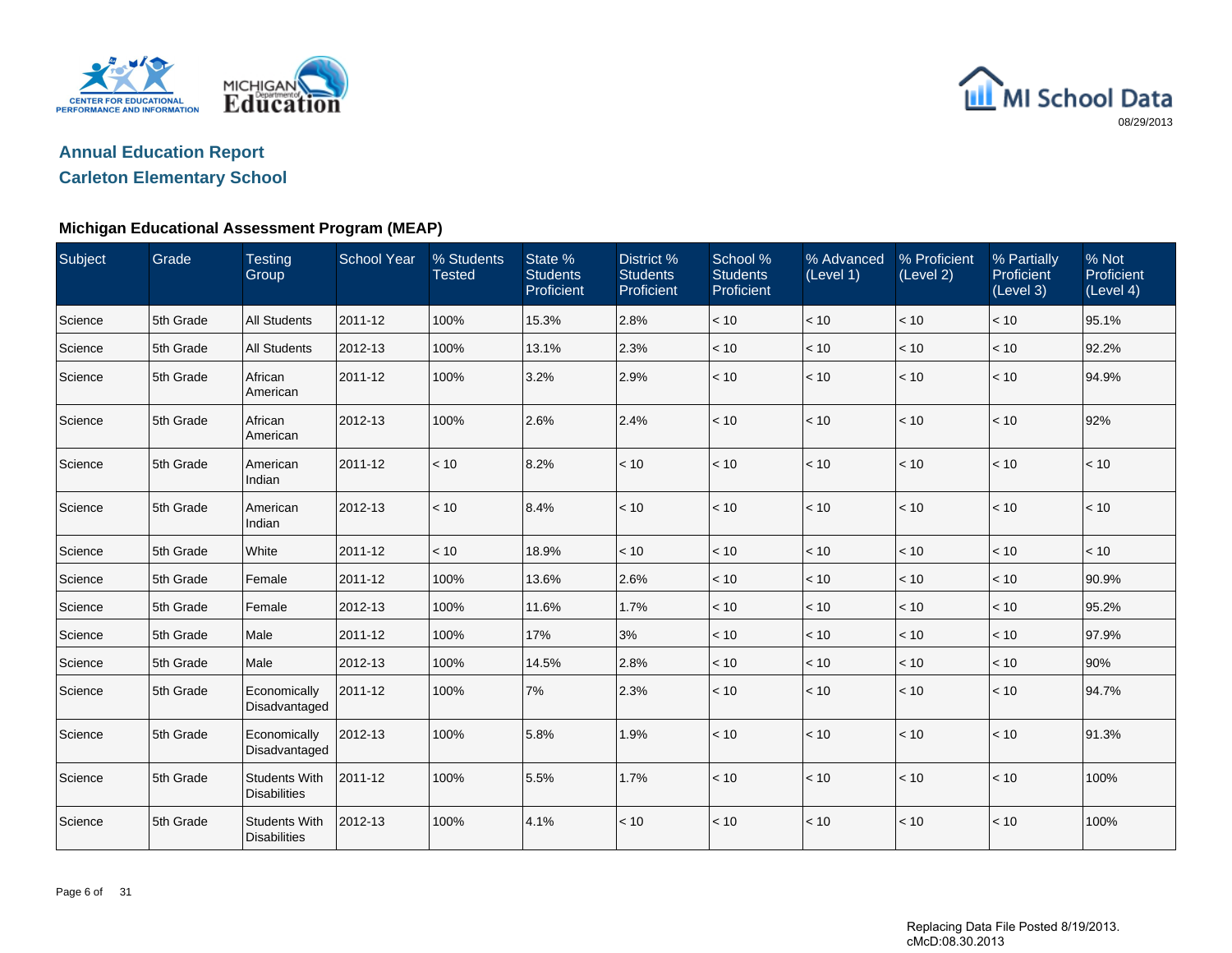



**Carleton Elementary School**

#### **Michigan Merit Examination (MME)**

| Subject            | Grade | <b>Testing</b><br>Group | <b>School Year</b> | % Students<br>Tested | State %<br><b>Students</b><br>Proficient | District %<br><b>Students</b><br><b>Proficient</b> | School %<br><b>Students</b><br><b>Proficient</b> | % Advanced % Proficient<br>(Level 1) | (Level 2) | % Partially<br>Proficient<br>(Level 3) | % Not<br>Proficient<br>(Level 4) |
|--------------------|-------|-------------------------|--------------------|----------------------|------------------------------------------|----------------------------------------------------|--------------------------------------------------|--------------------------------------|-----------|----------------------------------------|----------------------------------|
| No Data to Display |       |                         |                    |                      |                                          |                                                    |                                                  |                                      |           |                                        |                                  |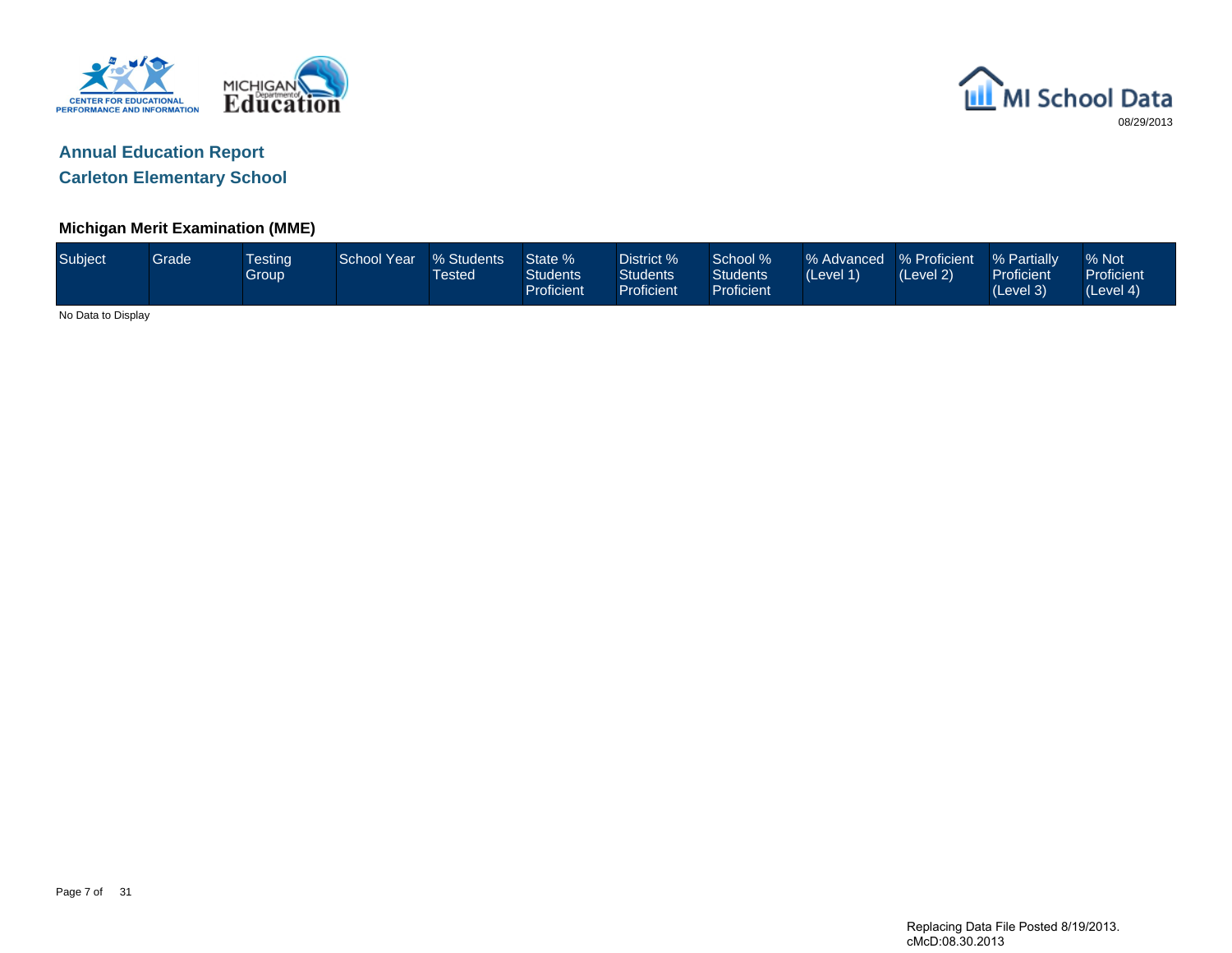



#### **Carleton Elementary School**

#### **Michigan Educational Assessment Program Access (MEAP - Access)**

| Subject     | Grade     | <b>Testing Group</b>          | <b>School Year</b> | % Students<br><b>Tested</b> | State %<br><b>Students</b><br>Proficient | District %<br><b>Students</b><br>Proficient | School %<br><b>Students</b><br>Proficient | % Exceeded   | % Met | % Progressing |
|-------------|-----------|-------------------------------|--------------------|-----------------------------|------------------------------------------|---------------------------------------------|-------------------------------------------|--------------|-------|---------------|
| Mathematics | 3rd Grade | <b>All Students</b>           | 2011-12            | 100%                        | 56.4%                                    | 45.3%                                       | 50%                                       | < 10         | 50%   | 50%           |
| Mathematics | 3rd Grade | <b>All Students</b>           | 2012-13            | 66.7%                       | 63.7%                                    | 62.4%                                       | 100%                                      | < 10         | 100%  | < 10          |
| Mathematics | 3rd Grade | African American 2011-12      |                    | 100%                        | 47.2%                                    | 47.4%                                       | < 10                                      | < 10         | < 10  | < 10          |
| Mathematics | 3rd Grade | African American 2012-13      |                    | 66.7%                       | 56.5%                                    | 69.8%                                       | 100%                                      | < 10         | 100%  | < 10          |
| Mathematics | 3rd Grade | Female                        | 2012-13            | < 10                        | 58.4%                                    | 52.5%                                       | < 10                                      | < 10         | < 10  | < 10          |
| Mathematics | 3rd Grade | Male                          | 2011-12            | 100%                        | 62.6%                                    | 45.7%                                       | < 10                                      | < 10         | < 10  | $<10$         |
| Mathematics | 3rd Grade | Male                          | 2012-13            | < 10                        | 66.4%                                    | 67.1%                                       | < 10                                      | < 10         | < 10  | < 10          |
| Mathematics | 3rd Grade | Economically<br>Disadvantaged | 2011-12            | 100%                        | 57.7%                                    | 42.7%                                       | < 10                                      | < 10         | < 10  | < 10          |
| Mathematics | 3rd Grade | Economically<br>Disadvantaged | 2012-13            | 66.7%                       | 62.4%                                    | 66%                                         | 100%                                      | $\vert$ < 10 | 100%  | < 10          |
| Mathematics | 4th Grade | <b>All Students</b>           | 2011-12            | 100%                        | 55.1%                                    | 46.4%                                       | < 10                                      | < 10         | < 10  | 100%          |
| Mathematics | 4th Grade | <b>All Students</b>           | 2012-13            | 100%                        | 57.5%                                    | 48.8%                                       | < 10                                      | < 10         | < 10  | < 10          |
| Mathematics | 4th Grade | African American 2011-12      |                    | 100%                        | 49%                                      | 46.8%                                       | < 10                                      | < 10         | < 10  | 100%          |
| Mathematics | 4th Grade | African American 2012-13      |                    | 100%                        | 47%                                      | 50.4%                                       | < 10                                      | $<10$        | < 10  | < 10          |
| Mathematics | 4th Grade | Male                          | 2011-12            | 100%                        | 58.9%                                    | 49%                                         | < 10                                      | < 10         | < 10  | 100%          |
| Mathematics | 4th Grade | Male                          | 2012-13            | 100%                        | 57.9%                                    | 42.6%                                       | < 10                                      | < 10         | < 10  | < 10          |
| Mathematics | 4th Grade | Economically<br>Disadvantaged | 2011-12            | < 10                        | 54.6%                                    | 43.1%                                       | < 10                                      | < 10         | < 10  | < 10          |
| Mathematics | 4th Grade | Economically<br>Disadvantaged | 2012-13            | 100%                        | 55.5%                                    | 50%                                         | < 10                                      | $ $ < 10     | < 10  | < 10          |
| Mathematics | 5th Grade | <b>All Students</b>           | 2011-12            | 100%                        | 59.9%                                    | 43.3%                                       | 33.3%                                     | $\vert$ < 10 | 33.3% | 66.7%         |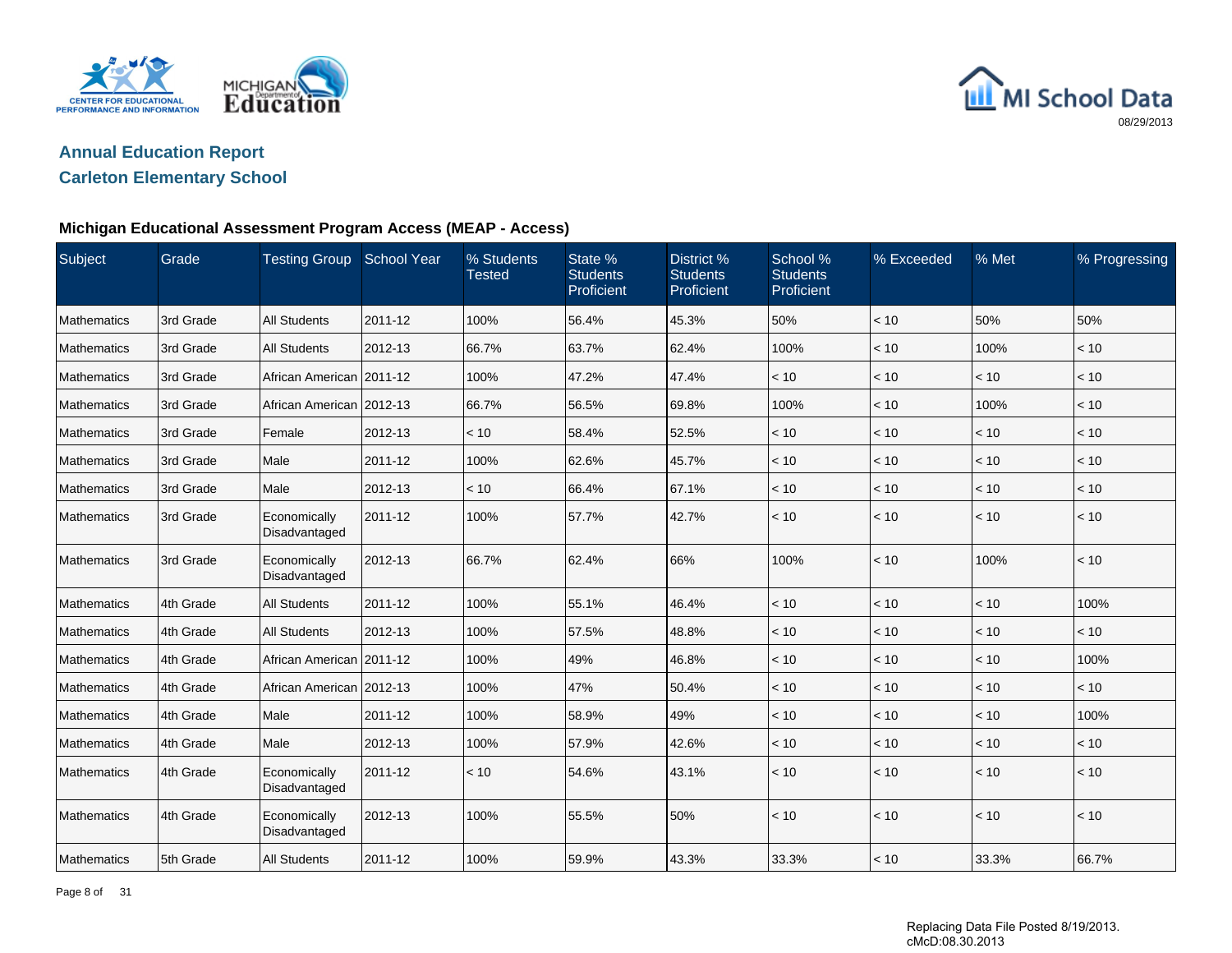



#### **Carleton Elementary School**

#### **Michigan Educational Assessment Program Access (MEAP - Access)**

| Subject     | Grade     | <b>Testing Group School Year</b> |         | % Students<br><b>Tested</b> | State %<br><b>Students</b><br>Proficient | District %<br><b>Students</b><br>Proficient | School %<br><b>Students</b><br>Proficient | % Exceeded   | % Met | % Progressing |
|-------------|-----------|----------------------------------|---------|-----------------------------|------------------------------------------|---------------------------------------------|-------------------------------------------|--------------|-------|---------------|
| Mathematics | 5th Grade | <b>All Students</b>              | 2012-13 | < 10                        | 58.5%                                    | 49%                                         | < 10                                      | < 10         | < 10  | < 10          |
| Mathematics | 5th Grade | African American 2011-12         |         | < 10                        | 50.9%                                    | 40.2%                                       | < 10                                      | < 10         | < 10  | < 10          |
| Mathematics | 5th Grade | African American 2012-13         |         | < 10                        | 47.4%                                    | 48.8%                                       | < 10                                      | < 10         | $<10$ | $<10$         |
| Mathematics | 5th Grade | American Indian                  | 2011-12 | < 10                        | 75%                                      | < 10                                        | < 10                                      | < 10         | < 10  | < 10          |
| Mathematics | 5th Grade | Female                           | 2011-12 | < 10                        | 59.2%                                    | 37.2%                                       | < 10                                      | < 10         | < 10  | < 10          |
| Mathematics | 5th Grade | Male                             | 2012-13 | < 10                        | 60.4%                                    | 46.5%                                       | < 10                                      | < 10         | < 10  | < 10          |
| Mathematics | 5th Grade | Economically<br>Disadvantaged    | 2011-12 | 100%                        | 59.3%                                    | 44.9%                                       | < 10                                      | < 10         | < 10  | < 10          |
| Mathematics | 5th Grade | Economically<br>Disadvantaged    | 2012-13 | < 10                        | 55.7%                                    | 49.4%                                       | < 10                                      | $\vert$ < 10 | < 10  | < 10          |
| Reading     | 3rd Grade | <b>All Students</b>              | 2011-12 | 100%                        | 42.1%                                    | 44.6%                                       | 50%                                       | < 10         | 50%   | 50%           |
| Reading     | 3rd Grade | <b>All Students</b>              | 2012-13 | 66.7%                       | 39.3%                                    | 41.4%                                       | < 10                                      | < 10         | < 10  | 100%          |
| Reading     | 3rd Grade | African American   2011-12       |         | 100%                        | 43.5%                                    | 47.5%                                       | < 10                                      | < 10         | < 10  | < 10          |
| Reading     | 3rd Grade | African American 2012-13         |         | 66.7%                       | 34.2%                                    | 44.4%                                       | < 10                                      | < 10         | < 10  | 100%          |
| Reading     | 3rd Grade | Female                           | 2012-13 | < 10                        | 41.5%                                    | 38.1%                                       | < 10                                      | < 10         | < 10  | < 10          |
| Reading     | 3rd Grade | Male                             | 2011-12 | 100%                        | 40.8%                                    | 40.6%                                       | < 10                                      | < 10         | < 10  | < 10          |
| Reading     | 3rd Grade | Male                             | 2012-13 | < 10                        | 38.3%                                    | 43%                                         | < 10                                      | < 10         | < 10  | < 10          |
| Reading     | 3rd Grade | Economically<br>Disadvantaged    | 2011-12 | 100%                        | 39.1%                                    | 42.3%                                       | < 10                                      | $\vert$ < 10 | < 10  | < 10          |
| Reading     | 3rd Grade | Economically<br>Disadvantaged    | 2012-13 | 66.7%                       | 34.6%                                    | 43.1%                                       | < 10                                      | $\vert$ < 10 | < 10  | 100%          |
| Reading     | 4th Grade | <b>All Students</b>              | 2011-12 | 100%                        | 45.8%                                    | 38.1%                                       | 50%                                       | 50%          | < 10  | 50%           |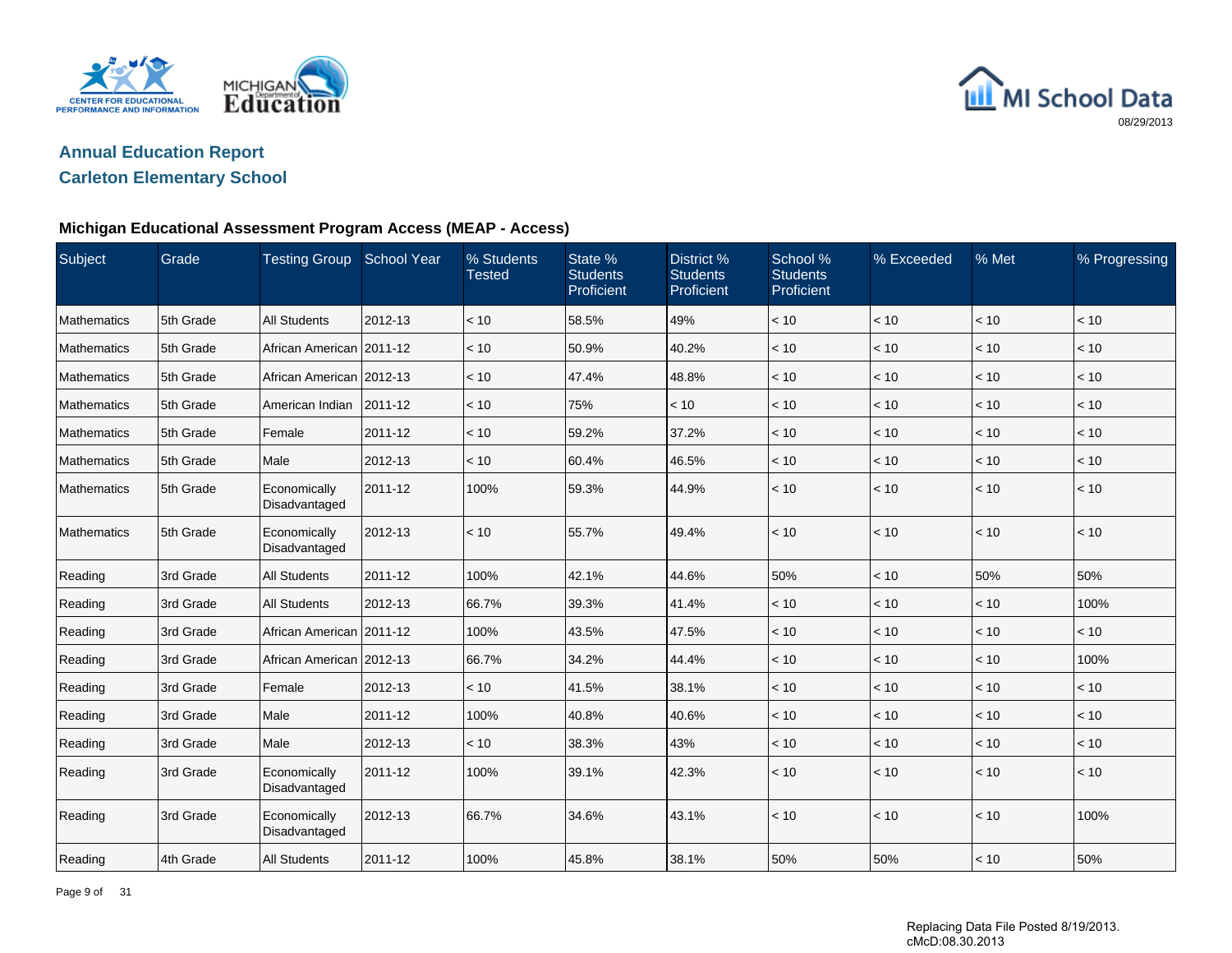



#### **Carleton Elementary School**

#### **Michigan Educational Assessment Program Access (MEAP - Access)**

| Subject | Grade     | Testing Group School Year     |         | % Students<br><b>Tested</b> | State %<br><b>Students</b><br>Proficient | District %<br><b>Students</b><br>Proficient | School %<br><b>Students</b><br>Proficient | % Exceeded   | % Met | % Progressing |
|---------|-----------|-------------------------------|---------|-----------------------------|------------------------------------------|---------------------------------------------|-------------------------------------------|--------------|-------|---------------|
| Reading | 4th Grade | <b>All Students</b>           | 2012-13 | 100%                        | 46.3%                                    | 39.9%                                       | < 10                                      | < 10         | < 10  | 100%          |
| Reading | 4th Grade | African American 2011-12      |         | 100%                        | 39.7%                                    | 39.2%                                       | < 10                                      | < 10         | < 10  | < 10          |
| Reading | 4th Grade | African American 2012-13      |         | 100%                        | 36.3%                                    | 45.1%                                       | < 10                                      | < 10         | < 10  | 100%          |
| Reading | 4th Grade | Male                          | 2011-12 | 100%                        | 47.6%                                    | 34.3%                                       | < 10                                      | < 10         | < 10  | < 10          |
| Reading | 4th Grade | Male                          | 2012-13 | 100%                        | 44%                                      | 36.7%                                       | < 10                                      | < 10         | < 10  | 100%          |
| Reading | 4th Grade | Economically<br>Disadvantaged | 2011-12 | < 10                        | 44.5%                                    | 35.6%                                       | < 10                                      | $ $ < 10     | < 10  | < 10          |
| Reading | 4th Grade | Economically<br>Disadvantaged | 2012-13 | 100%                        | 43.3%                                    | 38.9%                                       | < 10                                      | $\vert$ < 10 | < 10  | 100%          |
| Reading | 5th Grade | <b>All Students</b>           | 2011-12 | 100%                        | 55%                                      | 40.6%                                       | 33.3%                                     | 33.3%        | < 10  | 66.7%         |
| Reading | 5th Grade | <b>All Students</b>           | 2012-13 | < 10                        | 59.8%                                    | 53.3%                                       | < 10                                      | < 10         | < 10  | < 10          |
| Reading | 5th Grade | African American   2011-12    |         | < 10                        | 47.3%                                    | 40.5%                                       | < 10                                      | < 10         | < 10  | < 10          |
| Reading | 5th Grade | African American   2012-13    |         | < 10                        | 50.4%                                    | 53.4%                                       | < 10                                      | < 10         | < 10  | < 10          |
| Reading | 5th Grade | American Indian               | 2011-12 | < 10                        | 47.1%                                    | < 10                                        | < 10                                      | < 10         | < 10  | < 10          |
| Reading | 5th Grade | Female                        | 2011-12 | < 10                        | 57.3%                                    | 44.4%                                       | < 10                                      | < 10         | < 10  | < 10          |
| Reading | 5th Grade | Male                          | 2012-13 | < 10                        | 57.4%                                    | 48.9%                                       | < 10                                      | $ $ < 10     | < 10  | < 10          |
| Reading | 5th Grade | Economically<br>Disadvantaged | 2011-12 | 100%                        | 52.8%                                    | 41.9%                                       | < 10                                      | $ $ < 10     | < 10  | < 10          |
| Reading | 5th Grade | Economically<br>Disadvantaged | 2012-13 | < 10                        | 58%                                      | 52%                                         | < 10                                      | $\vert$ < 10 | < 10  | < 10          |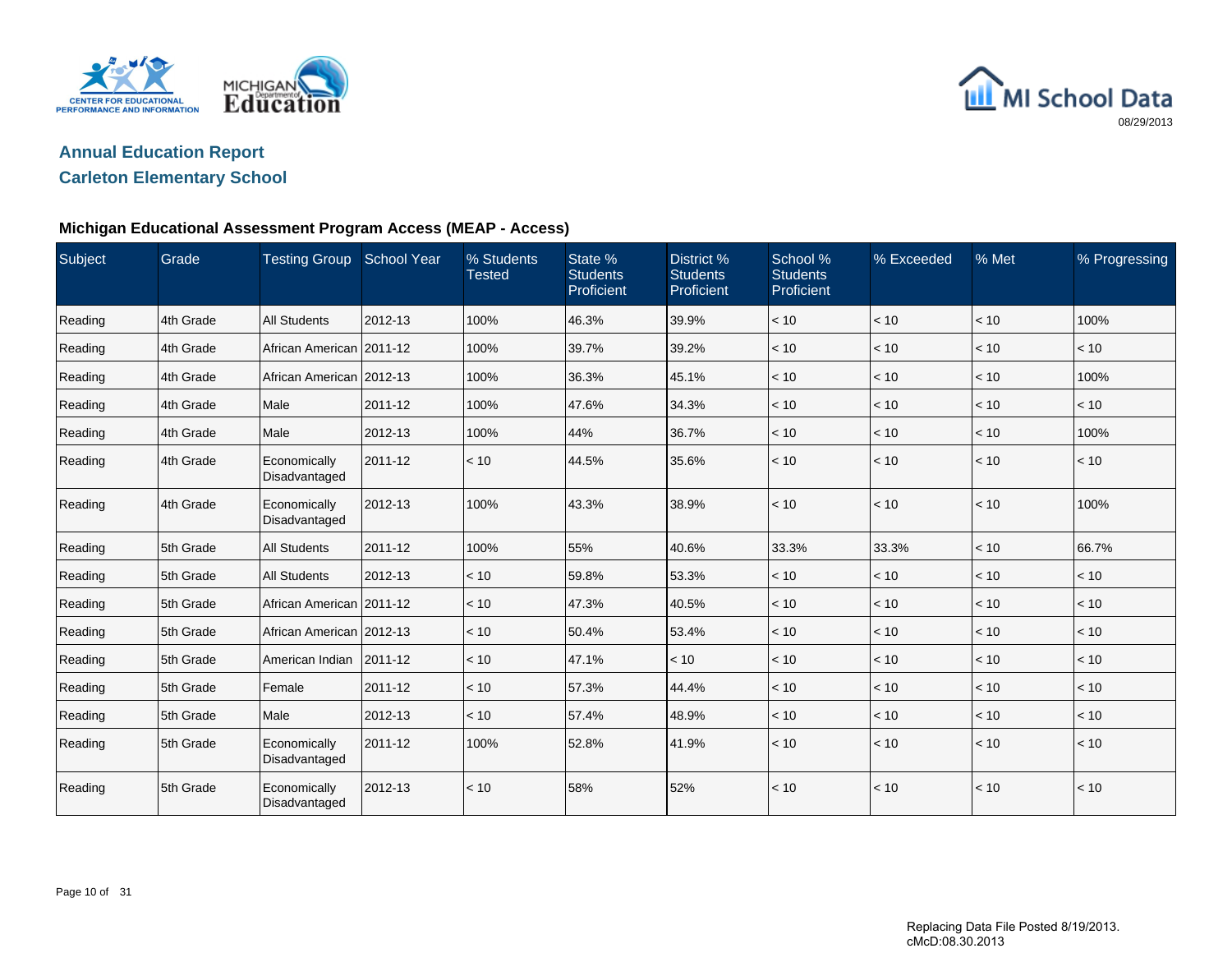

# **Annual Education Report**

## **Carleton Elementary School**

#### **MI-Access Functional Independence**

| Subject            | Grade     | <b>Testing Group School Year</b> |         | % Students<br><b>Tested</b> | State %<br><b>Students</b><br>Proficient | District %<br><b>Students</b><br>Proficient | School %<br><b>Students</b><br>Proficient | % Surpassed<br>(Level 1) | % Attained<br>(Level 2) | % Emerging<br>(Level 3) |
|--------------------|-----------|----------------------------------|---------|-----------------------------|------------------------------------------|---------------------------------------------|-------------------------------------------|--------------------------|-------------------------|-------------------------|
| Mathematics        | 3rd Grade | <b>All Students</b>              | 2011-12 | < 10                        | 72%                                      | 1082.2%                                     | < 10                                      | < 10                     | < 10                    | < 10                    |
| <b>Mathematics</b> | 3rd Grade | <b>All Students</b>              | 2012-13 | < 10                        | 77.5%                                    | 1540.3%                                     | < 10                                      | < 10                     | < 10                    | < 10                    |
| Reading            | 3rd Grade | <b>All Students</b>              | 2011-12 | < 10                        | 75.5%                                    | 1211.7%                                     | < 10                                      | < 10                     | < 10                    | < 10                    |
| Reading            | 3rd Grade | <b>All Students</b>              | 2012-13 | < 10                        | 81.7%                                    | 1766.2%                                     | < 10                                      | < 10                     | < 10                    | < 10                    |
| Mathematics        | 3rd Grade | African American 2011-12         |         | < 10                        | 64.4%                                    | 277.1%                                      | < 10                                      | < 10                     | < 10                    | < 10                    |
| Mathematics        | 3rd Grade | African American 2012-13         |         | < 10                        | 68.8%                                    | 410.3%                                      | < 10                                      | < 10                     | < 10                    | < 10                    |
| Reading            | 3rd Grade | African American   2011-12       |         | < 10                        | 65.5%                                    | 281.6%                                      | < 10                                      | < 10                     | < 10                    | < 10                    |
| Reading            | 3rd Grade | African American 2012-13         |         | < 10                        | 73.2%                                    | 449.2%                                      | < 10                                      | < 10                     | < 10                    | $ $ < 10                |
| Mathematics        | 3rd Grade | Female                           | 2011-12 | < 10                        | 69.9%                                    | 1058.1%                                     | < 10                                      | < 10                     | < 10                    | < 10                    |
| Mathematics        | 3rd Grade | Female                           | 2012-13 | < 10                        | 77.1%                                    | 1582.6%                                     | < 10                                      | < 10                     | < 10                    | < 10                    |
| Reading            | 3rd Grade | Female                           | 2011-12 | < 10                        | 78.4%                                    | 1175.8%                                     | < 10                                      | < 10                     | < 10                    | $\vert$ < 10            |
| Reading            | 3rd Grade | Female                           | 2012-13 | < 10                        | 81.7%                                    | 1712.5%                                     | < 10                                      | < 10                     | < 10                    | $\vert$ < 10            |
| Mathematics        | 3rd Grade | Male                             | 2012-13 | < 10                        | 77.8%                                    | 1518.2%                                     | < 10                                      | < 10                     | < 10                    | < 10                    |
| Reading            | 3rd Grade | Male                             | 2012-13 | < 10                        | 81.7%                                    | 1795.5%                                     | < 10                                      | < 10                     | < 10                    | $\vert$ < 10            |
| <b>Mathematics</b> | 3rd Grade | Economically<br>Disadvantaged    | 2011-12 | < 10                        | 72.1%                                    | 870.2%                                      | < 10                                      | < 10                     | < 10                    | $ $ < 10                |
| Mathematics        | 3rd Grade | Economically<br>Disadvantaged    | 2012-13 | < 10                        | 78.5%                                    | 1370.2%                                     | < 10                                      | < 10                     | < 10                    | $\vert$ < 10            |
| Reading            | 3rd Grade | Economically<br>Disadvantaged    | 2011-12 | < 10                        | 74.1%                                    | 958.6%                                      | < 10                                      | < 10                     | < 10                    | $ $ < 10                |
| Reading            | 3rd Grade | Economically<br>Disadvantaged    | 2012-13 | < 10                        | 81.2%                                    | 1539.7%                                     | < 10                                      | < 10                     | < 10                    | < 10                    |

Page 11 of 31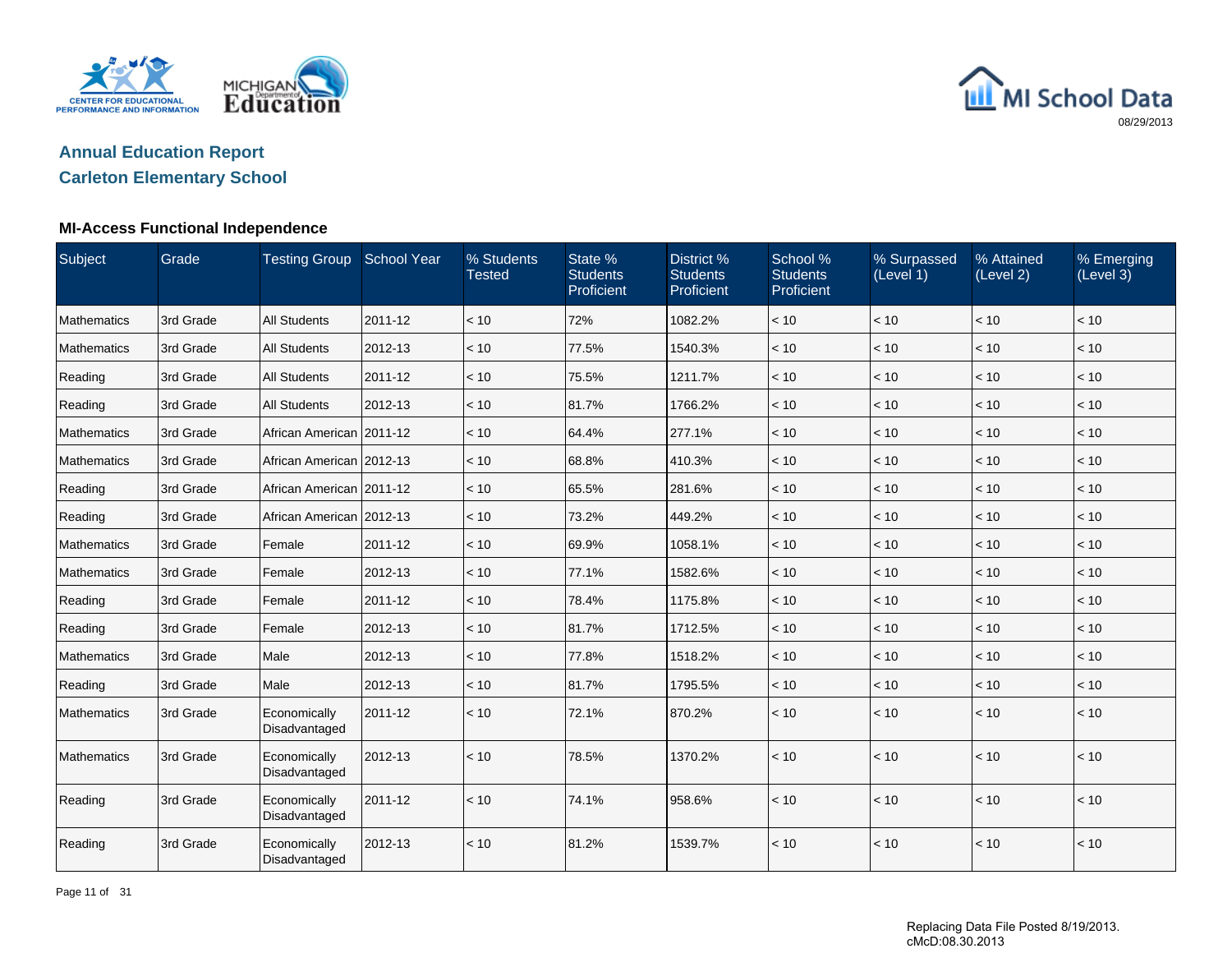

# **Annual Education Report**

## **Carleton Elementary School**

#### **MI-Access Functional Independence**

| Subject            | Grade     | <b>Testing Group School Year</b> |         | % Students<br><b>Tested</b> | State %<br><b>Students</b><br>Proficient | District %<br><b>Students</b><br>Proficient | School %<br><b>Students</b><br>Proficient | % Surpassed<br>(Level 1) | % Attained<br>(Level 2) | % Emerging<br>(Level 3) |
|--------------------|-----------|----------------------------------|---------|-----------------------------|------------------------------------------|---------------------------------------------|-------------------------------------------|--------------------------|-------------------------|-------------------------|
| Mathematics        | 4th Grade | <b>All Students</b>              | 2011-12 | < 10                        | 81.9%                                    | 1443.2%                                     | < 10                                      | < 10                     | < 10                    | < 10                    |
| <b>Mathematics</b> | 4th Grade | <b>All Students</b>              | 2012-13 | < 10                        | 79.4%                                    | 1509.5%                                     | < 10                                      | < 10                     | < 10                    | < 10                    |
| Reading            | 4th Grade | <b>All Students</b>              | 2011-12 | < 10                        | 72.5%                                    | 1437.5%                                     | < 10                                      | < 10                     | < 10                    | < 10                    |
| Reading            | 4th Grade | <b>All Students</b>              | 2012-13 | < 10                        | 75.1%                                    | 1538.7%                                     | < 10                                      | < 10                     | < 10                    | < 10                    |
| Mathematics        | 4th Grade | African American 2011-12         |         | < 10                        | 77.5%                                    | 385.7%                                      | < 10                                      | < 10                     | < 10                    | < 10                    |
| Mathematics        | 4th Grade | African American 2012-13         |         | < 10                        | 76.4%                                    | 430%                                        | < 10                                      | < 10                     | < 10                    | < 10                    |
| Reading            | 4th Grade | African American   2011-12       |         | < 10                        | 63.8%                                    | 335.7%                                      | < 10                                      | < 10                     | < 10                    | < 10                    |
| Reading            | 4th Grade | African American 2012-13         |         | < 10                        | 75.6%                                    | 436.6%                                      | < 10                                      | < 10                     | < 10                    | < 10                    |
| Mathematics        | 4th Grade | Female                           | 2012-13 | < 10                        | 75.3%                                    | 1263.3%                                     | < 10                                      | < 10                     | < 10                    | < 10                    |
| Reading            | 4th Grade | Female                           | 2012-13 | < 10                        | 74%                                      | 1229%                                       | < 10                                      | < 10                     | < 10                    | < 10                    |
| Mathematics        | 4th Grade | Male                             | 2011-12 | < 10                        | 82%                                      | 1341%                                       | < 10                                      | < 10                     | < 10                    | $ $ < 10                |
| Mathematics        | 4th Grade | Male                             | 2012-13 | < 10                        | 81.6%                                    | 1677.3%                                     | < 10                                      | < 10                     | < 10                    | < 10                    |
| Reading            | 4th Grade | Male                             | 2011-12 | < 10                        | 72.2%                                    | 1350%                                       | < 10                                      | < 10                     | < 10                    | < 10                    |
| Reading            | 4th Grade | Male                             | 2012-13 | < 10                        | 75.6%                                    | 1756.8%                                     | < 10                                      | < 10                     | < 10                    | $\vert$ < 10            |
| <b>Mathematics</b> | 4th Grade | Economically<br>Disadvantaged    | 2011-12 | < 10                        | 83.5%                                    | 1331.1%                                     | < 10                                      | < 10                     | < 10                    | $ $ < 10                |
| Mathematics        | 4th Grade | Economically<br>Disadvantaged    | 2012-13 | < 10                        | 79.7%                                    | 1220.6%                                     | < 10                                      | < 10                     | < 10                    | < 10                    |
| Reading            | 4th Grade | Economically<br>Disadvantaged    | 2011-12 | < 10                        | 72.4%                                    | 1277%                                       | < 10                                      | < 10                     | < 10                    | < 10                    |
| Reading            | 4th Grade | Economically<br>Disadvantaged    | 2012-13 | < 10                        | 74.8%                                    | 1233.3%                                     | < 10                                      | < 10                     | < 10                    | < 10                    |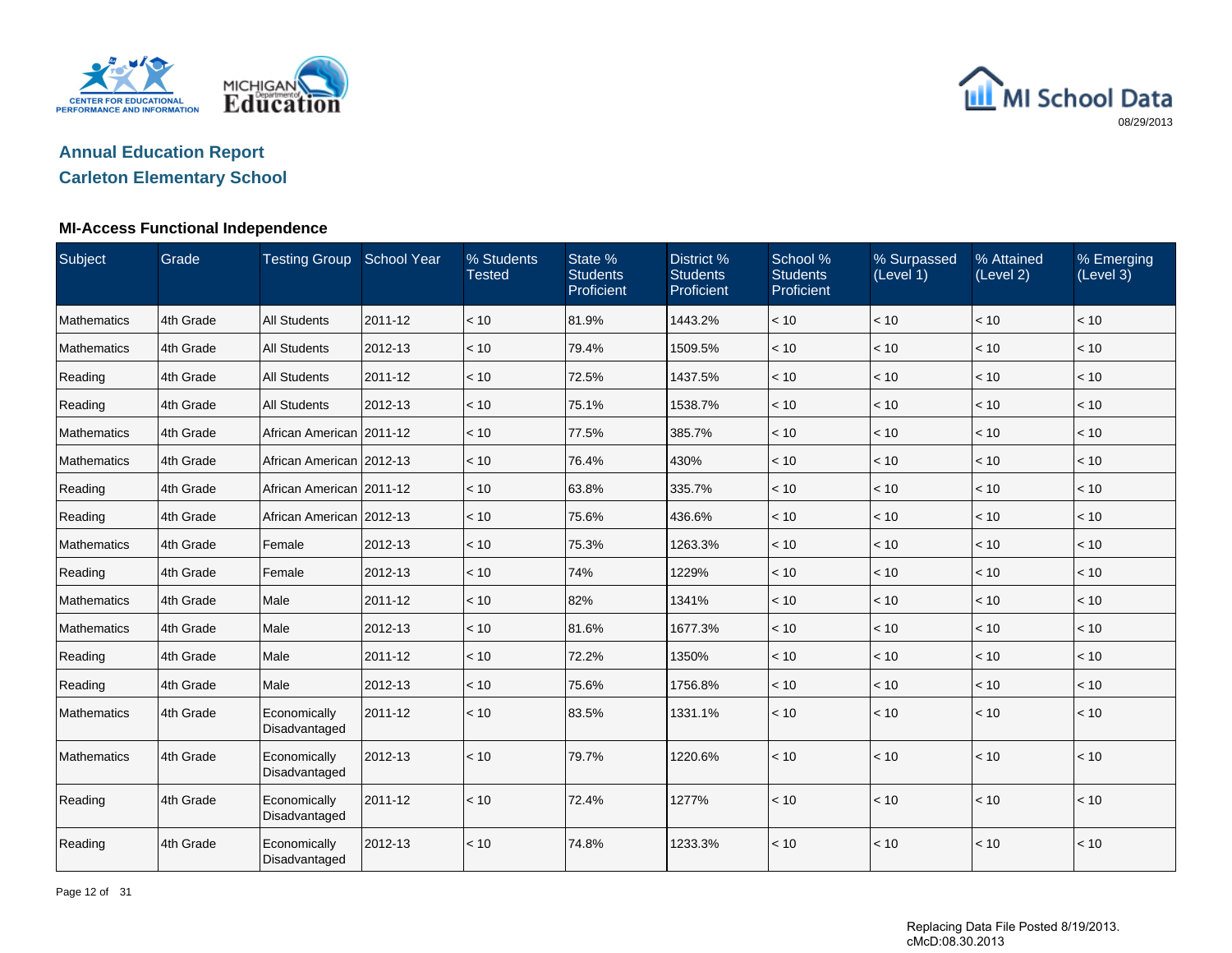

# **Annual Education Report**

## **Carleton Elementary School**

#### **MI-Access Functional Independence**

| Subject                  | Grade     | Testing Group School Year  |         | % Students<br><b>Tested</b> | State %<br><b>Students</b><br>Proficient | District %<br><b>Students</b><br>Proficient | School %<br><b>Students</b><br>Proficient | % Surpassed<br>(Level 1) | % Attained<br>(Level 2) | % Emerging<br>(Level 3) |
|--------------------------|-----------|----------------------------|---------|-----------------------------|------------------------------------------|---------------------------------------------|-------------------------------------------|--------------------------|-------------------------|-------------------------|
| <b>Mathematics</b>       | 5th Grade | <b>All Students</b>        | 2011-12 | < 10                        | 69.9%                                    | 1145.7%                                     | < 10                                      | < 10                     | < 10                    | < 10                    |
| Mathematics              | 5th Grade | <b>All Students</b>        | 2012-13 | < 10                        | 68.4%                                    | 1133.7%                                     | < 10                                      | < 10                     | $<10$                   | < 10                    |
| Reading                  | 5th Grade | <b>All Students</b>        | 2011-12 | < 10                        | 81%                                      | 1439.6%                                     | < 10                                      | < 10                     | < 10                    | < 10                    |
| Reading                  | 5th Grade | <b>All Students</b>        | 2012-13 | < 10                        | 79.7%                                    | 1421.1%                                     | < 10                                      | < 10                     | < 10                    | < 10                    |
| Science                  | 5th Grade | <b>All Students</b>        | 2011-12 | < 10                        | 45.4%                                    | 720.9%                                      | < 10                                      | < 10                     | < 10                    | < 10                    |
| Science                  | 5th Grade | <b>All Students</b>        | 2012-13 | < 10                        | 50.5%                                    | 678.9%                                      | < 10                                      | < 10                     | < 10                    | < 10                    |
| Mathematics              | 5th Grade | African American 2011-12   |         | < 10                        | 61.2%                                    | 301%                                        | < 10                                      | < 10                     | $<10$                   | $<10$                   |
| <b>Mathematics</b>       | 5th Grade | African American   2012-13 |         | $~<$ 10                     | 63.6%                                    | 315.2%                                      | < 10                                      | < 10                     | < 10                    | < 10                    |
| Reading                  | 5th Grade | African American 2011-12   |         | $~<$ 10                     | 78.2%                                    | 407.1%                                      | < 10                                      | < 10                     | < 10                    | < 10                    |
| Reading                  | 5th Grade | African American 2012-13   |         | < 10                        | 74.4%                                    | 378.3%                                      | < 10                                      | < 10                     | < 10                    | < 10                    |
| Science                  | 5th Grade | African American 2011-12   |         | < 10                        | 36.9%                                    | 178.6%                                      | < 10                                      | < 10                     | < 10                    | < 10                    |
| Science                  | 5th Grade | African American 2012-13   |         | < 10                        | 41.6%                                    | 169.5%                                      | < 10                                      | < 10                     | $<10$                   | $<10$                   |
| <b>Mathematics</b>       | 5th Grade | Female                     | 2012-13 | < 10                        | 65.1%                                    | 1285.7%                                     | < 10                                      | < 10                     | < 10                    | < 10                    |
| Reading                  | 5th Grade | Female                     | 2012-13 | < 10                        | 80.8%                                    | 1625%                                       | < 10                                      | < 10                     | < 10                    | < 10                    |
| Science                  | 5th Grade | Female                     | 2012-13 | < 10                        | 44.4%                                    | 678.4%                                      | < 10                                      | < 10                     | < 10                    | < 10                    |
| <b>Mathematics</b>       | 5th Grade | Male                       | 2011-12 | < 10                        | 72.2%                                    | 1283.6%                                     | < 10                                      | < 10                     | < 10                    | < 10                    |
| Mathematics              | 5th Grade | Male                       | 2012-13 | < 10                        | 70.2%                                    | 1070.1%                                     | < 10                                      | $<10$                    | < 10                    | < 10                    |
| Reading                  | 5th Grade | Male                       | 2011-12 | < 10                        | 80.4%                                    | 1583.9%                                     | < 10                                      | < 10                     | < 10                    | < 10                    |
| Reading                  | 5th Grade | Male                       | 2012-13 | < 10                        | 79.1%                                    | 1335.8%                                     | < 10                                      | < 10                     | < 10                    | < 10                    |
| Science                  | 5th Grade | Male                       | 2011-12 | < 10                        | 47.6%                                    | 859.7%                                      | < 10                                      | < 10                     | < 10                    | < 10                    |
| Science<br>Page 13 of 31 | 5th Grade | Male                       | 2012-13 | < 10                        | 53.6%                                    | 679.1%                                      | < 10                                      | < 10                     | < 10                    | < 10                    |

Replacing Data File Posted 8/19/2013. cMcD:08.30.2013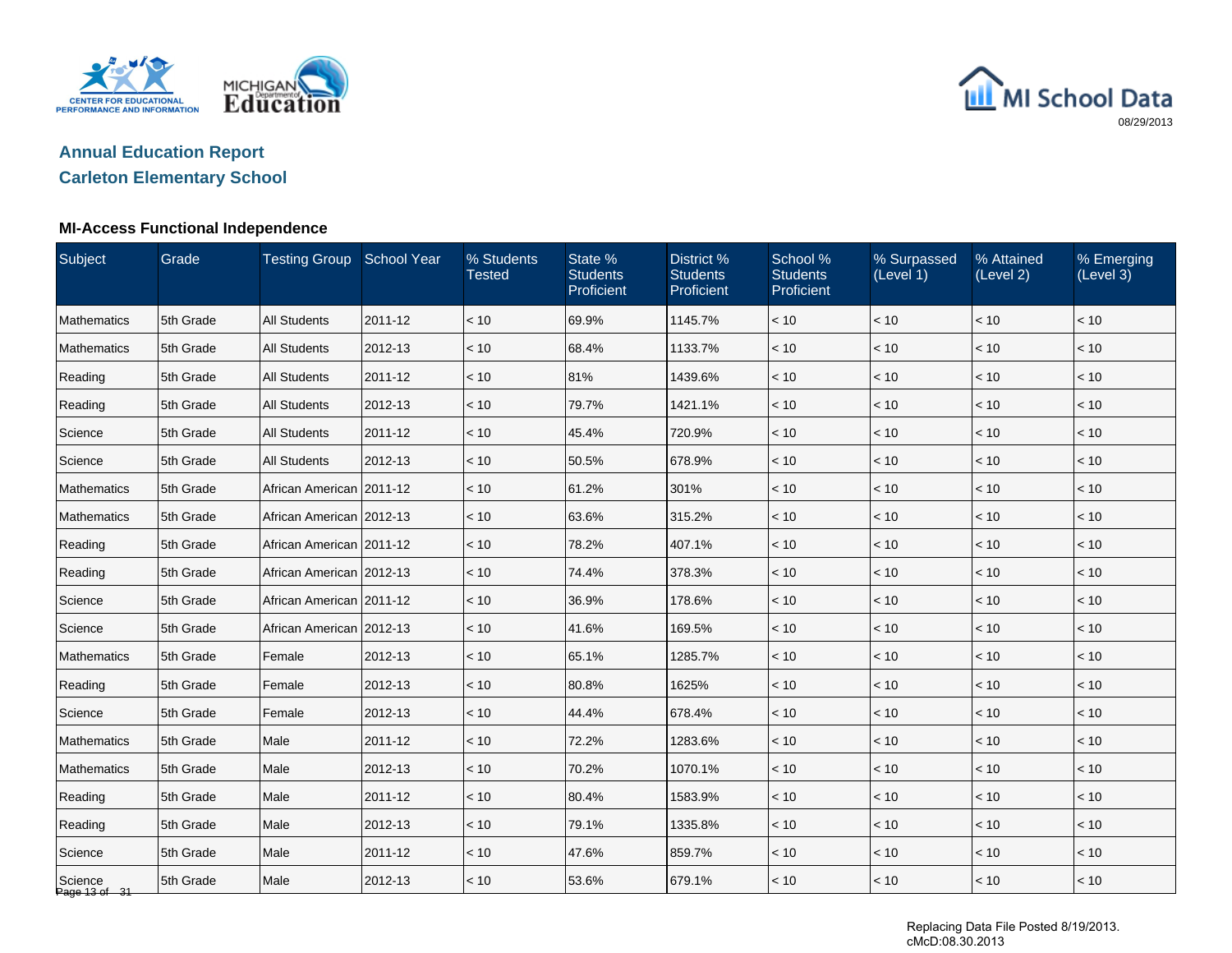



## **Carleton Elementary School**

#### **MI-Access Functional Independence**

| Subject            | Grade      | <b>Testing Group</b>          | <b>School Year</b> | % Students<br><b>Tested</b> | State %<br><b>Students</b><br>Proficient | District %<br><b>Students</b><br>Proficient | School %<br><b>Students</b><br><b>Proficient</b> | % Surpassed<br>(Level 1) | % Attained<br>(Level 2) | % Emerging<br>(Level 3) |
|--------------------|------------|-------------------------------|--------------------|-----------------------------|------------------------------------------|---------------------------------------------|--------------------------------------------------|--------------------------|-------------------------|-------------------------|
| <b>Mathematics</b> | 15th Grade | Economically<br>Disadvantaged | 2011-12            | < 10                        | 71.2%                                    | 981.1%                                      | < 10                                             | < 10                     | < 10                    | $\vert$ < 10            |
| <b>Mathematics</b> | 5th Grade  | Economically<br>Disadvantaged | 2012-13            | < 10                        | 69.2%                                    | 1015%                                       | < 10                                             | < 10                     | < 10                    | $\vert$ < 10            |
| Reading            | 5th Grade  | Economically<br>Disadvantaged | 2011-12            | < 10                        | 81.6%                                    | 1243.3%                                     | < 10                                             | < 10                     | < 10                    | $\vert$ < 10            |
| Reading            | 15th Grade | Economically<br>Disadvantaged | 2012-13            | < 10                        | 78.9%                                    | 1237.5%                                     | < 10                                             | < 10                     | < 10                    | $\vert$ < 10            |
| Science            | 5th Grade  | Economically<br>Disadvantaged | 2011-12            | < 10                        | 46.4%                                    | 617.9%                                      | < 10                                             | < 10                     | < 10                    | $\vert$ < 10            |
| Science            | 5th Grade  | Economically<br>Disadvantaged | 2012-13            | < 10                        | 51.1%                                    | 600%                                        | < 10                                             | < 10                     | < 10                    | l< 10                   |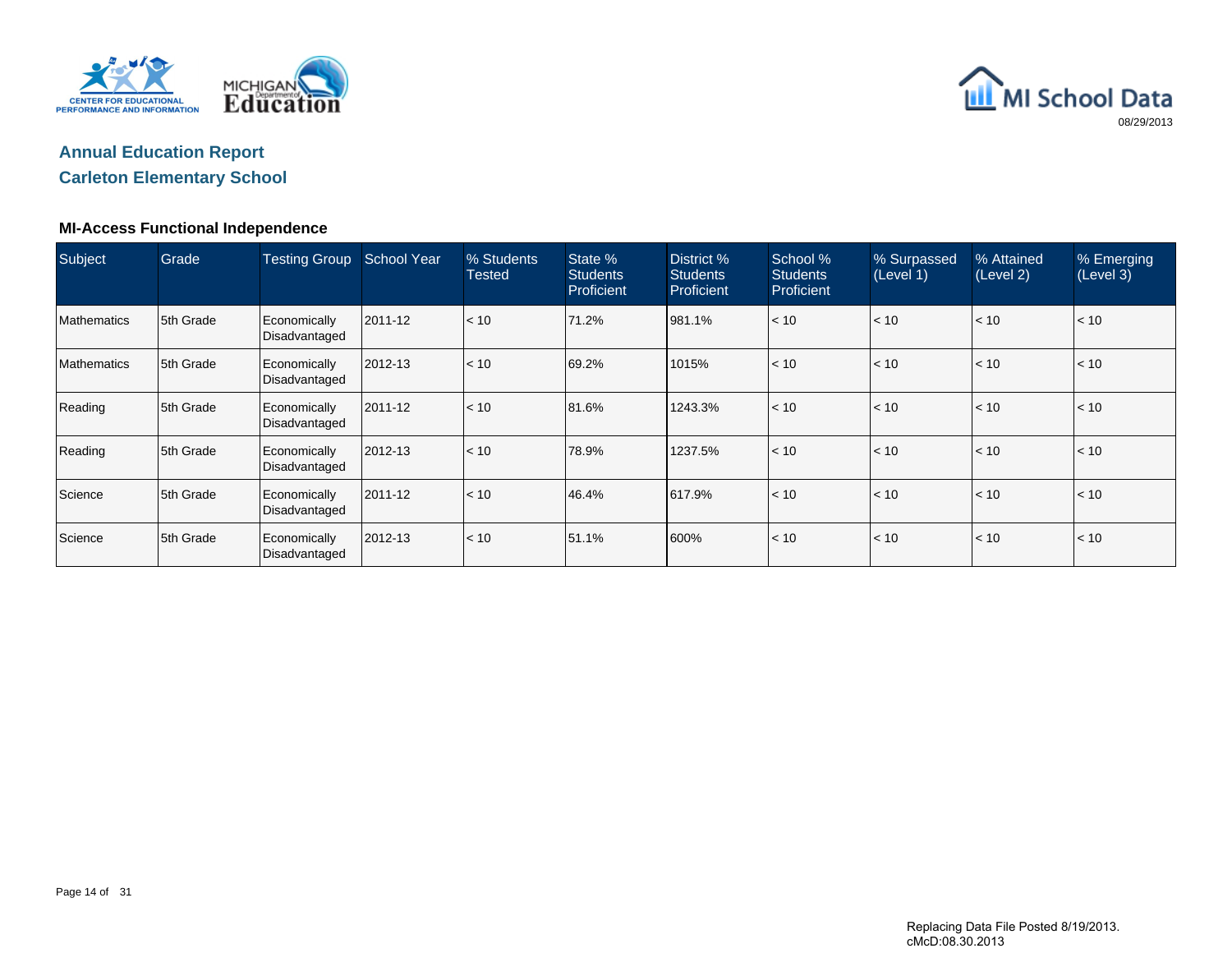

# **Annual Education Report**

## **Carleton Elementary School**

#### **MI-Access Supported Independence**

| Subject            | Grade     | Testing Group School Year     |         | % Students<br><b>Tested</b> | State %<br><b>Students</b><br>Proficient | District %<br><b>Students</b><br>Proficient | School %<br><b>Students</b><br>Proficient | % Surpassed<br>(Level 1) | % Attained<br>(Level 2) | % Emerging<br>(Level 3) |
|--------------------|-----------|-------------------------------|---------|-----------------------------|------------------------------------------|---------------------------------------------|-------------------------------------------|--------------------------|-------------------------|-------------------------|
| <b>Mathematics</b> | 3rd Grade | <b>All Students</b>           | 2012-13 | < 10                        | 90.3%                                    | 1244.4%                                     | < 10                                      | < 10                     | < 10                    | < 10                    |
| <b>ELA</b>         | 3rd Grade | <b>All Students</b>           | 2012-13 | < 10                        | 87.8%                                    | 1181.1%                                     | < 10                                      | < 10                     | < 10                    | < 10                    |
| <b>Mathematics</b> | 3rd Grade | African American   2012-13    |         | < 10                        | 88.7%                                    | 323.5%                                      | < 10                                      | < 10                     | < 10                    | < 10                    |
| <b>ELA</b>         | 3rd Grade | African American   2012-13    |         | < 10                        | 85.6%                                    | 314.7%                                      | < 10                                      | < 10                     | < 10                    | < 10                    |
| <b>Mathematics</b> | 3rd Grade | Male                          | 2012-13 | < 10                        | 91.4%                                    | 1142.3%                                     | < 10                                      | < 10                     | < 10                    | < 10                    |
| <b>ELA</b>         | 3rd Grade | Male                          | 2012-13 | < 10                        | 87.5%                                    | 1059.3%                                     | < 10                                      | < 10                     | < 10                    | < 10                    |
| <b>Mathematics</b> | 3rd Grade | Economically<br>Disadvantaged | 2012-13 | < 10                        | 89.8%                                    | 800%                                        | < 10                                      | < 10                     | < 10                    | < 10                    |
| <b>ELA</b>         | 3rd Grade | Economically<br>Disadvantaged | 2012-13 | < 10                        | 88.8%                                    | 790.6%                                      | < 10                                      | < 10                     | < 10                    | < 10                    |
| <b>Mathematics</b> | 4th Grade | <b>All Students</b>           | 2012-13 | < 10                        | 89.1%                                    | 1148.6%                                     | < 10                                      | < 10                     | < 10                    | < 10                    |
| <b>ELA</b>         | 4th Grade | <b>All Students</b>           | 2012-13 | < 10                        | 82.5%                                    | 1070.3%                                     | < 10                                      | < 10                     | < 10                    | < 10                    |
| <b>Mathematics</b> | 4th Grade | African American 2012-13      |         | < 10                        | 89.8%                                    | 311.8%                                      | < 10                                      | < 10                     | < 10                    | < 10                    |
| <b>ELA</b>         | 4th Grade | African American 2012-13      |         | < 10                        | 83.9%                                    | 291.2%                                      | < 10                                      | < 10                     | < 10                    | < 10                    |
| <b>Mathematics</b> | 4th Grade | Male                          | 2012-13 | < 10                        | 88.5%                                    | 945.2%                                      | < 10                                      | < 10                     | < 10                    | < 10                    |
| <b>ELA</b>         | 4th Grade | Male                          | 2012-13 | < 10                        | 80.2%                                    | 861.3%                                      | < 10                                      | < 10                     | < 10                    | < 10                    |
| <b>Mathematics</b> | 4th Grade | Economically<br>Disadvantaged | 2012-13 | < 10                        | 89.8%                                    | 793.8%                                      | < 10                                      | < 10                     | < 10                    | < 10                    |
| <b>ELA</b>         | 4th Grade | Economically<br>Disadvantaged | 2012-13 | < 10                        | 84.5%                                    | 750%                                        | < 10                                      | < 10                     | < 10                    | < 10                    |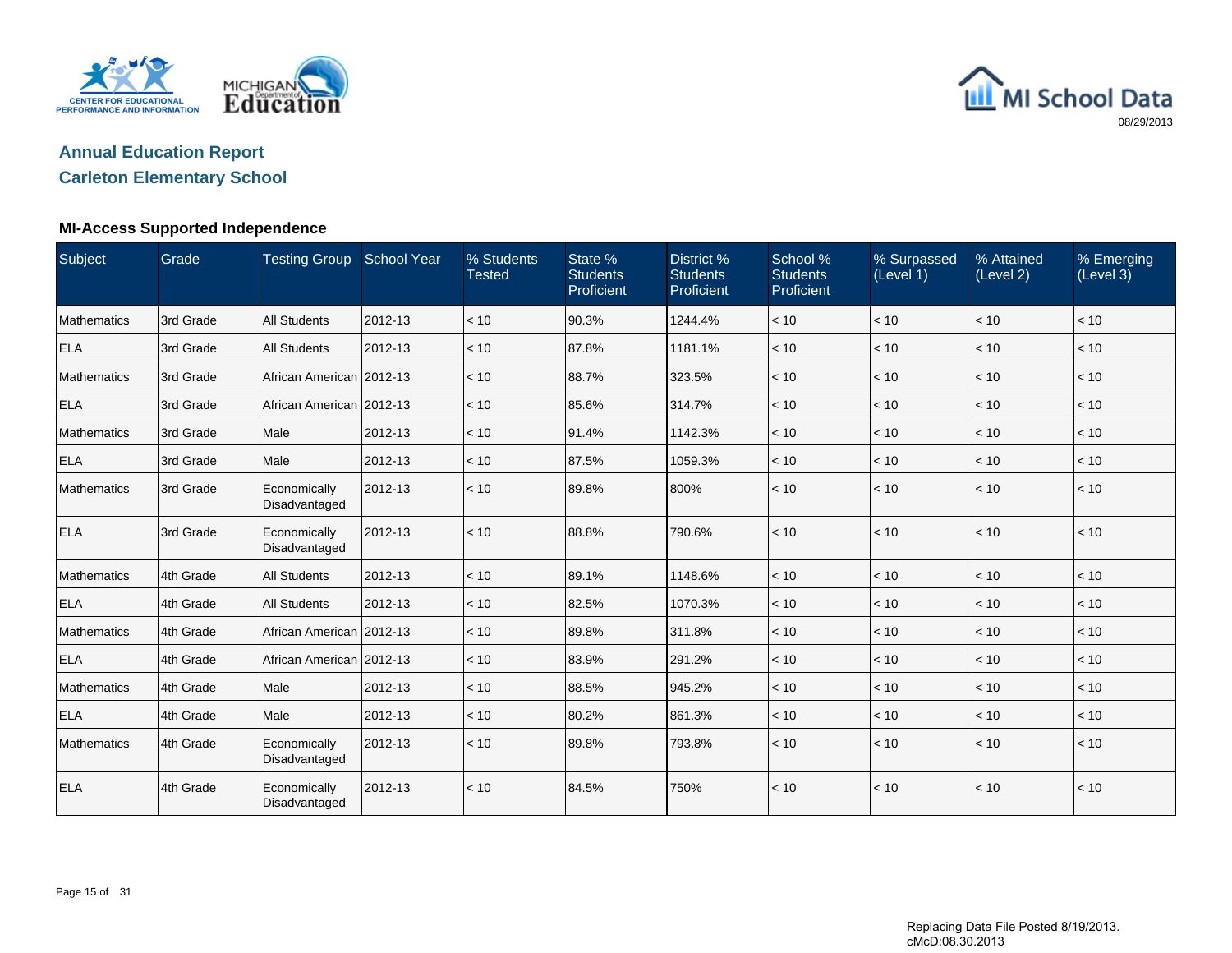



#### **MI-Access Participation**

| Subject            | Grade     | <b>Testing Group</b>       | <b>School Year</b> | % Students<br><b>Tested</b> | State %<br><b>Students</b><br>Proficient | District %<br><b>Students</b><br>Proficient | School %<br><b>Students</b><br><b>Proficient</b> | % Surpassed<br>(Level 1) | % Attained<br>(Level 2) | % Emerging<br>(Level 3) |
|--------------------|-----------|----------------------------|--------------------|-----------------------------|------------------------------------------|---------------------------------------------|--------------------------------------------------|--------------------------|-------------------------|-------------------------|
| <b>Mathematics</b> | 3rd Grade | All Students               | 2012-13            | < 10                        | 77.8%                                    | 1752.5%                                     | < 10                                             | $\leq 10$                | $ $ < 10                | < 10                    |
| <b>ELA</b>         | 3rd Grade | <b>All Students</b>        | $ 2012 - 13 $      | < 10                        | 68.5%                                    | 662.5%                                      | $ $ < 10                                         | $\leq 10$                | $\leq 10$               | < 10                    |
| <b>Mathematics</b> | 3rd Grade | African American   2012-13 |                    | < 10                        | 77.5%                                    | 219.4%                                      | < 10                                             | $\leq 10$                | < 10                    | < 10                    |
| <b>ELA</b>         | 3rd Grade | African American   2012-13 |                    | < 10                        | 68.6%                                    | 194.4%                                      | $ $ < 10                                         | $\leq 10$                | $ $ < 10                | < 10                    |
| <b>Mathematics</b> | 3rd Grade | Female                     | 2012-13            | < 10                        | 81.8%                                    | $\leq 10$                                   | < 10                                             | $\leq 10$                | $ $ < 10                | < 10                    |
| <b>ELA</b>         | 3rd Grade | Female                     | 2012-13            | < 10                        | 71.5%                                    | $\leq 10$                                   | $\leq 10$                                        | $\leq 10$                | $\leq 10$               | $\leq 10$               |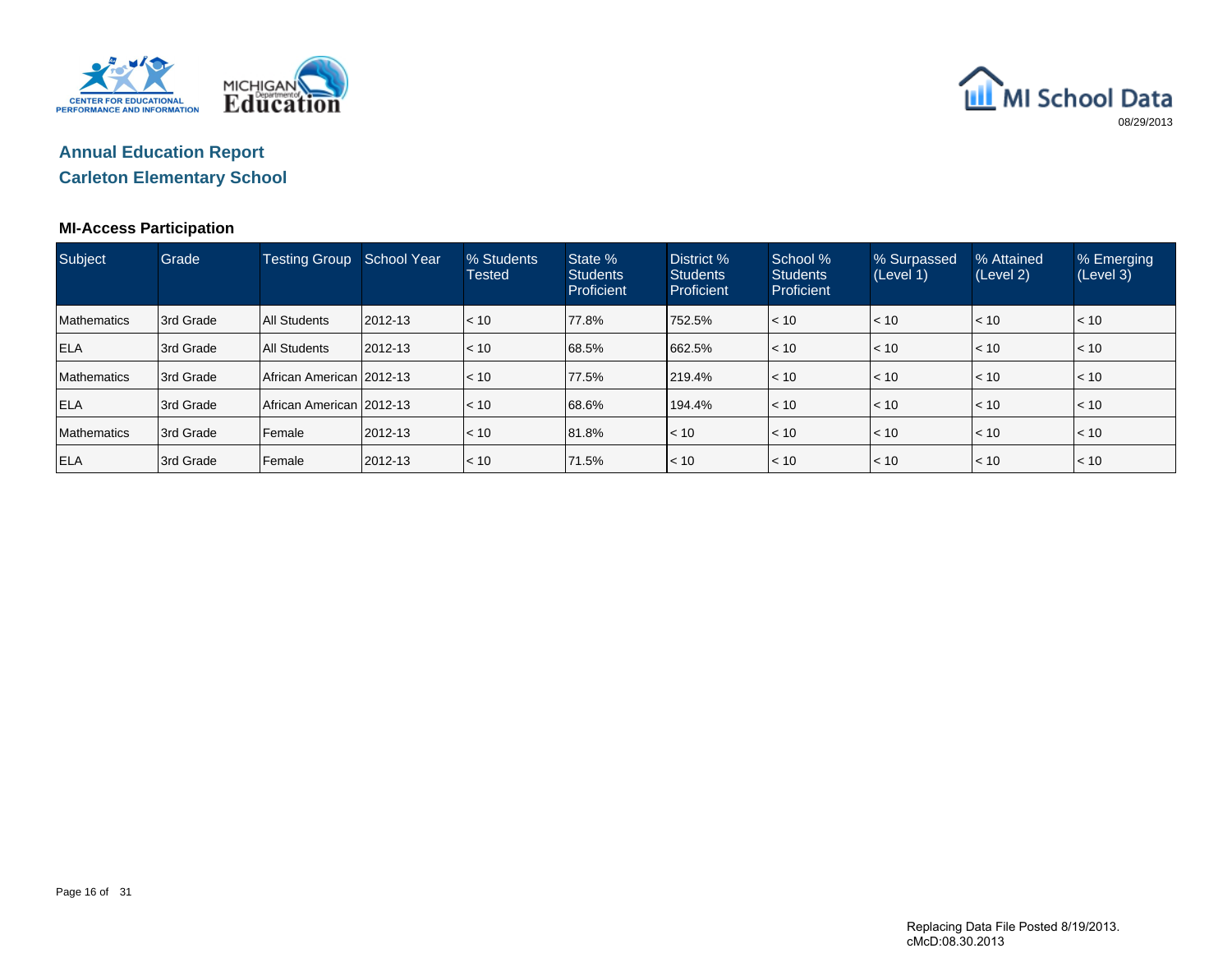





| <b>Testing Group</b>                         | Location        | Subject            | % Tested Total(Goal<br>95%) | % Proficient for<br>Accountability* |  |
|----------------------------------------------|-----------------|--------------------|-----------------------------|-------------------------------------|--|
| <b>All Students</b>                          | Statewide       | <b>Mathematics</b> | 98.7%                       | 58.2%                               |  |
| Bottom 30%                                   | Statewide       | <b>Mathematics</b> |                             | 11.2%                               |  |
| African American                             | Statewide       | Mathematics        | 96.9%                       | 32.7%                               |  |
| American Indian                              | Statewide       | <b>Mathematics</b> | 98.5%                       | 48.4%                               |  |
| Asian                                        | Statewide       | Mathematics        | 99.4%                       | 81.5%                               |  |
| Hispanic of Any Race                         | Statewide       | <b>Mathematics</b> | 98.6%                       | 45.9%                               |  |
| Native Hawaiian or Other<br>Pacific Islander | Statewide       | <b>Mathematics</b> | 97.4%                       | 64.9%                               |  |
| Two or More Races                            | Statewide       | <b>Mathematics</b> | 99.2%                       | 55.9%                               |  |
| White                                        | Statewide       | <b>Mathematics</b> | 99.2%                       | 64.4%                               |  |
| Economically Disadvantaged                   | Statewide       | <b>Mathematics</b> | 98.2%                       | 43.7%                               |  |
| English Language Learners                    | Statewide       | <b>Mathematics</b> | 98.9%                       | 36.9%                               |  |
| <b>Students With Disabilities</b>            | Statewide       | <b>Mathematics</b> | 97.8%                       | 32.5%                               |  |
| <b>All Students</b>                          | <b>District</b> | <b>Mathematics</b> | 96.3%                       | 37.1%                               |  |
| Bottom 30%                                   | <b>District</b> | <b>Mathematics</b> |                             | 7.1%                                |  |
| African American                             | <b>District</b> | <b>Mathematics</b> | 96.2%                       | 35.5%                               |  |
| American Indian                              | <b>District</b> | <b>Mathematics</b> | 93.9%                       | 31.4%                               |  |
| Asian                                        | District        | <b>Mathematics</b> | 98.8%                       | 62.5%                               |  |
| Hispanic of Any Race                         | <b>District</b> | <b>Mathematics</b> | 96.9%                       | 44.5%                               |  |
| Native Hawaiian or Other<br>Pacific Islander | <b>District</b> | <b>Mathematics</b> | 100%                        | 0%                                  |  |
| Two or More Races                            | District        | <b>Mathematics</b> | 94.1%                       | 29.5%                               |  |
| White                                        | <b>District</b> | <b>Mathematics</b> | 96.2%                       | 39.8%                               |  |
| Economically Disadvantaged   District        |                 | Mathematics        | 96.5%                       | 35.5%                               |  |
| English Language Learners                    | <b>District</b> | Mathematics        | 97.6%                       | 46.2%                               |  |
| <b>Students With Disabilities</b>            | <b>District</b> | Mathematics        | 92.2%                       | 28.3%                               |  |
| All Students                                 | School          | <b>Mathematics</b> | 96.7%                       | 35.8%                               |  |
| Bottom 30%                                   | School          | Mathematics        |                             | 5.9%                                |  |
| African American                             | School          | Mathematics        | 96.7%                       | 36%                                 |  |
| American Indian                              | School          | Mathematics        | 100%                        | 0%                                  |  |
| White                                        | School          | <b>Mathematics</b> |                             | 100%                                |  |
| Economically Disadvantaged School            |                 | Mathematics        | 96.4%                       | 35.7%                               |  |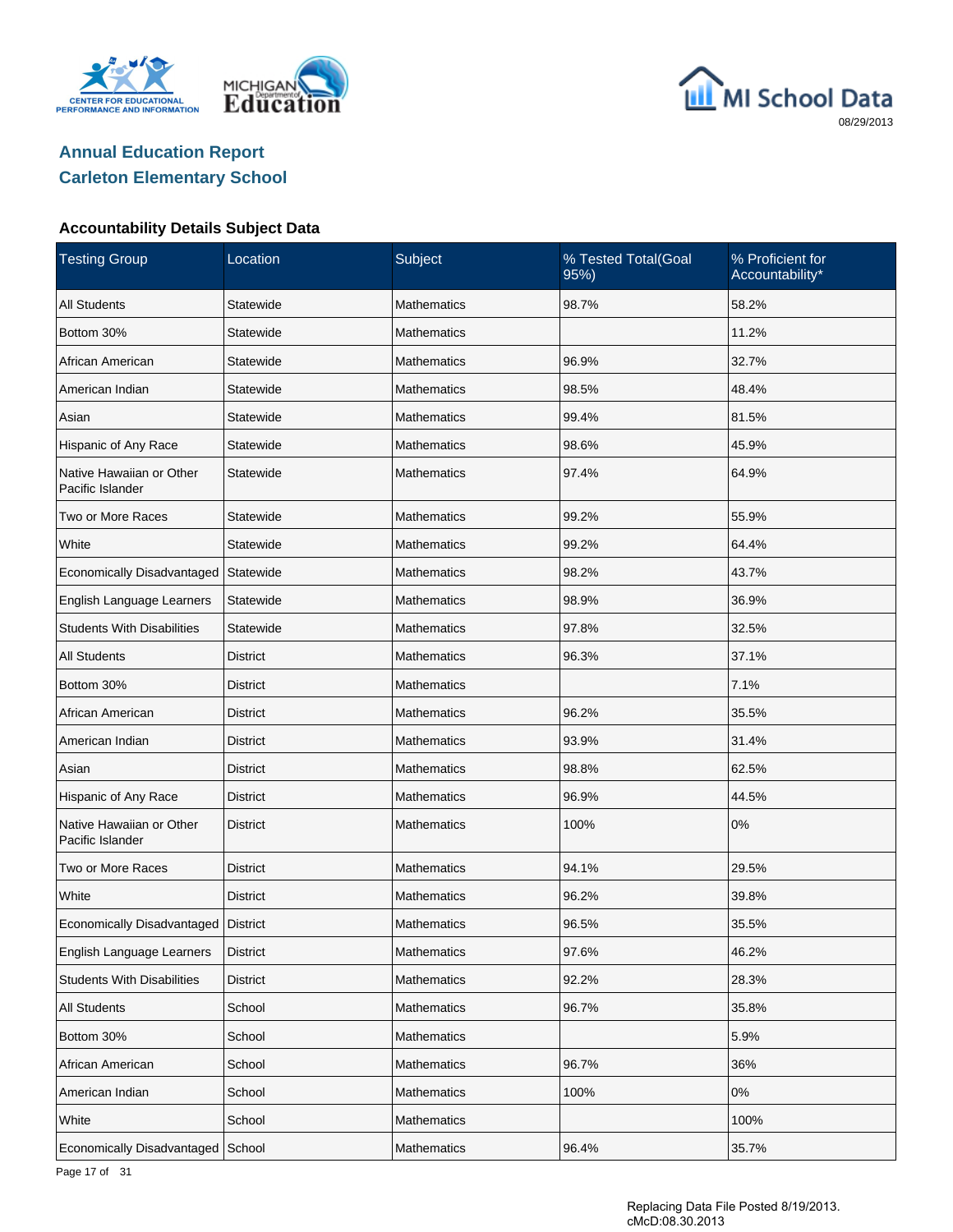





| <b>Testing Group</b>                         | Location        | Subject            | % Tested Total(Goal<br>95%) | % Proficient for<br>Accountability* |  |
|----------------------------------------------|-----------------|--------------------|-----------------------------|-------------------------------------|--|
| <b>Students With Disabilities</b>            | School          | <b>Mathematics</b> | 95.2%                       | 41.7%                               |  |
| <b>All Students</b>                          | Statewide       | Reading            | 99%                         | 83.1%                               |  |
| Bottom 30%                                   | Statewide       | Reading            |                             | 51.3%                               |  |
| African American                             | Statewide       | Reading            | 97.3%                       | 67.9%                               |  |
| American Indian                              | Statewide       | Reading            | 98.8%                       | 79.7%                               |  |
| Asian                                        | Statewide       | Reading            | 100.3%                      | 90.1%                               |  |
| Hispanic of Any Race                         | Statewide       | Reading            | 99.2%                       | 77%                                 |  |
| Native Hawaiian or Other<br>Pacific Islander | Statewide       | Reading            | 97.4%                       | 85.7%                               |  |
| Two or More Races                            | Statewide       | Reading            | 99.4%                       | 83.6%                               |  |
| White                                        | Statewide       | Reading            | 99.4%                       | 86.9%                               |  |
| Economically Disadvantaged                   | Statewide       | Reading            | 98.6%                       | 74.8%                               |  |
| English Language Learners                    | Statewide       | Reading            | 100.5%                      | 62.4%                               |  |
| <b>Students With Disabilities</b>            | Statewide       | Reading            | 98.1%                       | 51.8%                               |  |
| <b>All Students</b>                          | <b>District</b> | Reading            | 96.8%                       | 67.4%                               |  |
| Bottom 30%                                   | District        | Reading            |                             | 16.8%                               |  |
| African American                             | <b>District</b> | Reading            | 96.9%                       | 66.5%                               |  |
| American Indian                              | District        | Reading            | 95.5%                       | 74.5%                               |  |
| Asian                                        | <b>District</b> | Reading            | 88.5%                       | 78.8%                               |  |
| Hispanic of Any Race                         | District        | Reading            | 97.3%                       | 71.4%                               |  |
| Native Hawaiian or Other<br>Pacific Islander | <b>District</b> | Reading            | 100%                        | 100%                                |  |
| Two or More Races                            | <b>District</b> | Reading            | 94.1%                       | 68.9%                               |  |
| White                                        | <b>District</b> | Reading            | 96.2%                       | 69%                                 |  |
| Economically Disadvantaged                   | <b>District</b> | Reading            | 96.9%                       | 66%                                 |  |
| English Language Learners                    | District        | Reading            | 96.8%                       | 72%                                 |  |
| <b>Students With Disabilities</b>            | <b>District</b> | Reading            | 92.7%                       | 40.9%                               |  |
| All Students                                 | School          | Reading            | 98.3%                       | 56.4%                               |  |
| Bottom 30%                                   | School          | Reading            |                             | 8.8%                                |  |
| African American                             | School          | Reading            | 98.3%                       | 55.6%                               |  |
| American Indian                              | School          | Reading            | 100%                        | 100%                                |  |
| White                                        | School          | Reading            |                             | 100%                                |  |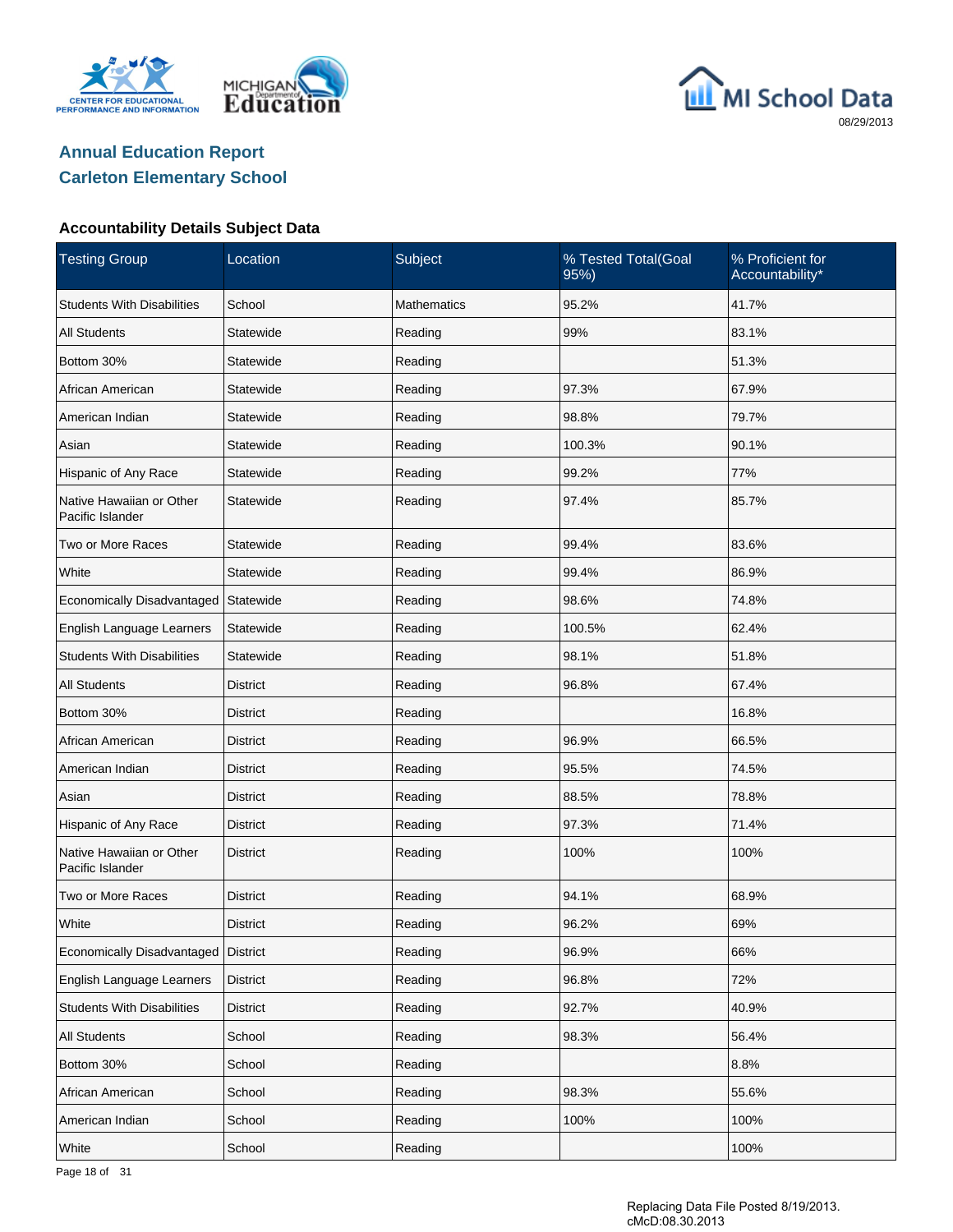





| <b>Testing Group</b>                         | Location        | Subject | % Tested Total(Goal<br>95%) | % Proficient for<br>Accountability* |
|----------------------------------------------|-----------------|---------|-----------------------------|-------------------------------------|
| Economically Disadvantaged                   | School          | Reading | 98.2%                       | 57.4%                               |
| <b>Students With Disabilities</b>            | School          | Reading | 97.6%                       | 33.3%                               |
| <b>All Students</b>                          | Statewide       | Science | 97.9%                       | 38.6%                               |
| Bottom 30%                                   | Statewide       | Science |                             | 1%                                  |
| African American                             | Statewide       | Science | 94.8%                       | 12.8%                               |
| American Indian                              | Statewide       | Science | 97.5%                       | 29.4%                               |
| Asian                                        | Statewide       | Science | 99.1%                       | 57.4%                               |
| Hispanic of Any Race                         | Statewide       | Science | 97.9%                       | 22.9%                               |
| Native Hawaiian or Other<br>Pacific Islander | Statewide       | Science | 93.7%                       | 49.2%                               |
| Two or More Races                            | Statewide       | Science | 98.7%                       | 35.7%                               |
| White                                        | Statewide       | Science | 98.7%                       | 45%                                 |
| Economically Disadvantaged                   | Statewide       | Science | 97%                         | 22.9%                               |
| English Language Learners                    | Statewide       | Science | 98%                         | 7.6%                                |
| <b>Students With Disabilities</b>            | Statewide       | Science | 96.5%                       | 15.1%                               |
| <b>All Students</b>                          | <b>District</b> | Science | 94.1%                       | 11.7%                               |
| Bottom 30%                                   | District        | Science |                             | 0.6%                                |
| African American                             | District        | Science | 94.2%                       | 11.3%                               |
| American Indian                              | District        | Science | 95.2%                       | 14.3%                               |
| Asian                                        | <b>District</b> | Science | 98%                         | 33.6%                               |
| Hispanic of Any Race                         | <b>District</b> | Science | 92.8%                       | 11.8%                               |
| Native Hawaiian or Other<br>Pacific Islander | <b>District</b> | Science | 100%                        | 0%                                  |
| Two or More Races                            | <b>District</b> | Science | 100%                        | 9.1%                                |
| White                                        | <b>District</b> | Science | 94.8%                       | 13.6%                               |
| Economically Disadvantaged                   | <b>District</b> | Science | 94.3%                       | 10%                                 |
| English Language Learners                    | <b>District</b> | Science | 94.6%                       | 13.4%                               |
| <b>Students With Disabilities</b>            | <b>District</b> | Science | 86.4%                       | 9.1%                                |
| <b>All Students</b>                          | School          | Science | 100%                        | 2.1%                                |
| Bottom 30%                                   | School          | Science |                             | 0%                                  |
| African American                             | School          | Science | 100%                        | 2.1%                                |
| American Indian                              | School          | Science | 100%                        | 0%                                  |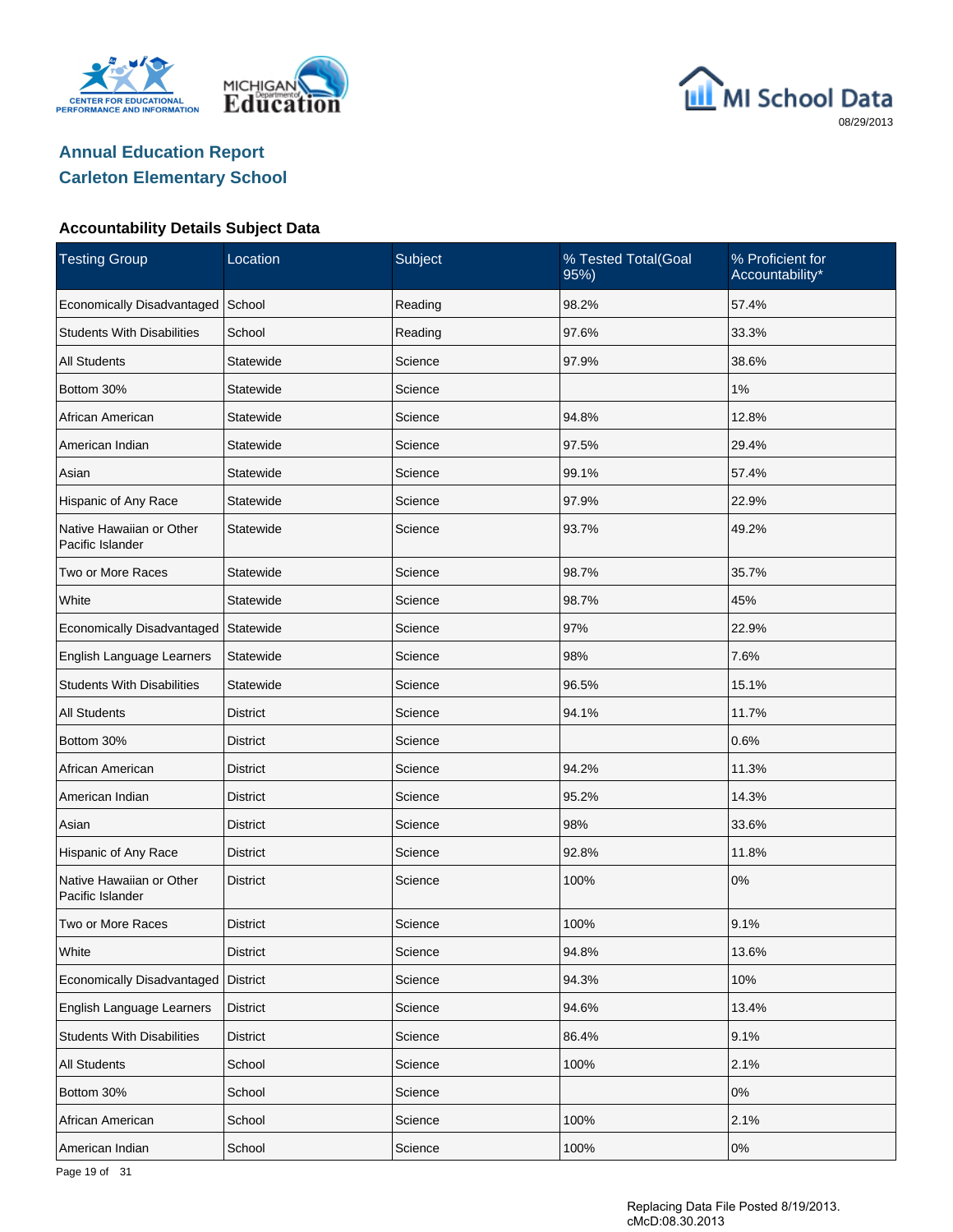





#### **Accountability Details Subject Data**

| <b>Testing Group</b>                         | Location        | Subject               | % Tested Total(Goal<br>95%) | % Proficient for<br>Accountability* |
|----------------------------------------------|-----------------|-----------------------|-----------------------------|-------------------------------------|
| Economically Disadvantaged                   | School          | Science               | 100%                        | 2.1%                                |
| <b>Students With Disabilities</b>            | School          | Science               | 100%                        | 0%                                  |
| <b>All Students</b>                          | Statewide       | <b>Social Studies</b> | 96.7%                       | 57.5%                               |
| Bottom 30%                                   | Statewide       | <b>Social Studies</b> |                             | 8.8%                                |
| African American                             | Statewide       | <b>Social Studies</b> | 92.4%                       | 27.9%                               |
| American Indian                              | Statewide       | <b>Social Studies</b> | 95.9%                       | 52.3%                               |
| Asian                                        | Statewide       | <b>Social Studies</b> | 99%                         | 73.6%                               |
| Hispanic of Any Race                         | Statewide       | <b>Social Studies</b> | 96.1%                       | 43%                                 |
| Native Hawaiian or Other<br>Pacific Islander | Statewide       | <b>Social Studies</b> | 93.2%                       | 59.7%                               |
| Two or More Races                            | Statewide       | Social Studies        | 97.6%                       | 53.5%                               |
| White                                        | Statewide       | <b>Social Studies</b> | 98%                         | 64.7%                               |
| Economically Disadvantaged                   | Statewide       | Social Studies        | 95.1%                       | 40.3%                               |
| English Language Learners                    | Statewide       | <b>Social Studies</b> | 96.4%                       | 19.6%                               |
| <b>Students With Disabilities</b>            | Statewide       | Social Studies        | 91.9%                       | 22.3%                               |
| <b>All Students</b>                          | District        | <b>Social Studies</b> | 88.6%                       | 22.6%                               |
| Bottom 30%                                   | District        | Social Studies        |                             | 0%                                  |
| African American                             | District        | <b>Social Studies</b> | 88.5%                       | 21.4%                               |
| American Indian                              | District        | Social Studies        | 90.9%                       | 33.3%                               |
| Asian                                        | District        | <b>Social Studies</b> | 97.6%                       | 48.4%                               |
| Hispanic of Any Race                         | District        | <b>Social Studies</b> | 88.7%                       | 28.8%                               |
| Native Hawaiian or Other<br>Pacific Islander | <b>District</b> | Social Studies        | 100%                        | 0%                                  |
| Two or More Races                            | <b>District</b> | <b>Social Studies</b> | 85.7%                       | 31.6%                               |
| White                                        | <b>District</b> | Social Studies        | 88.5%                       | 22.5%                               |
| Economically Disadvantaged                   | <b>District</b> | <b>Social Studies</b> | 88.2%                       | 19.6%                               |
| English Language Learners                    | <b>District</b> | Social Studies        | 90.8%                       | 30.5%                               |
| <b>Students With Disabilities</b>            | <b>District</b> | Social Studies        | 71.2%                       | 4.4%                                |
| All Students                                 | Statewide       | Writing               | 98.2%                       | 69.4%                               |
| Bottom 30%                                   | Statewide       | Writing               |                             | 21.9%                               |
| African American                             | Statewide       | Writing               | 95.6%                       | 48.8%                               |
| American Indian                              | Statewide       | Writing               | 97.7%                       | 61.6%                               |

Page 20 of 31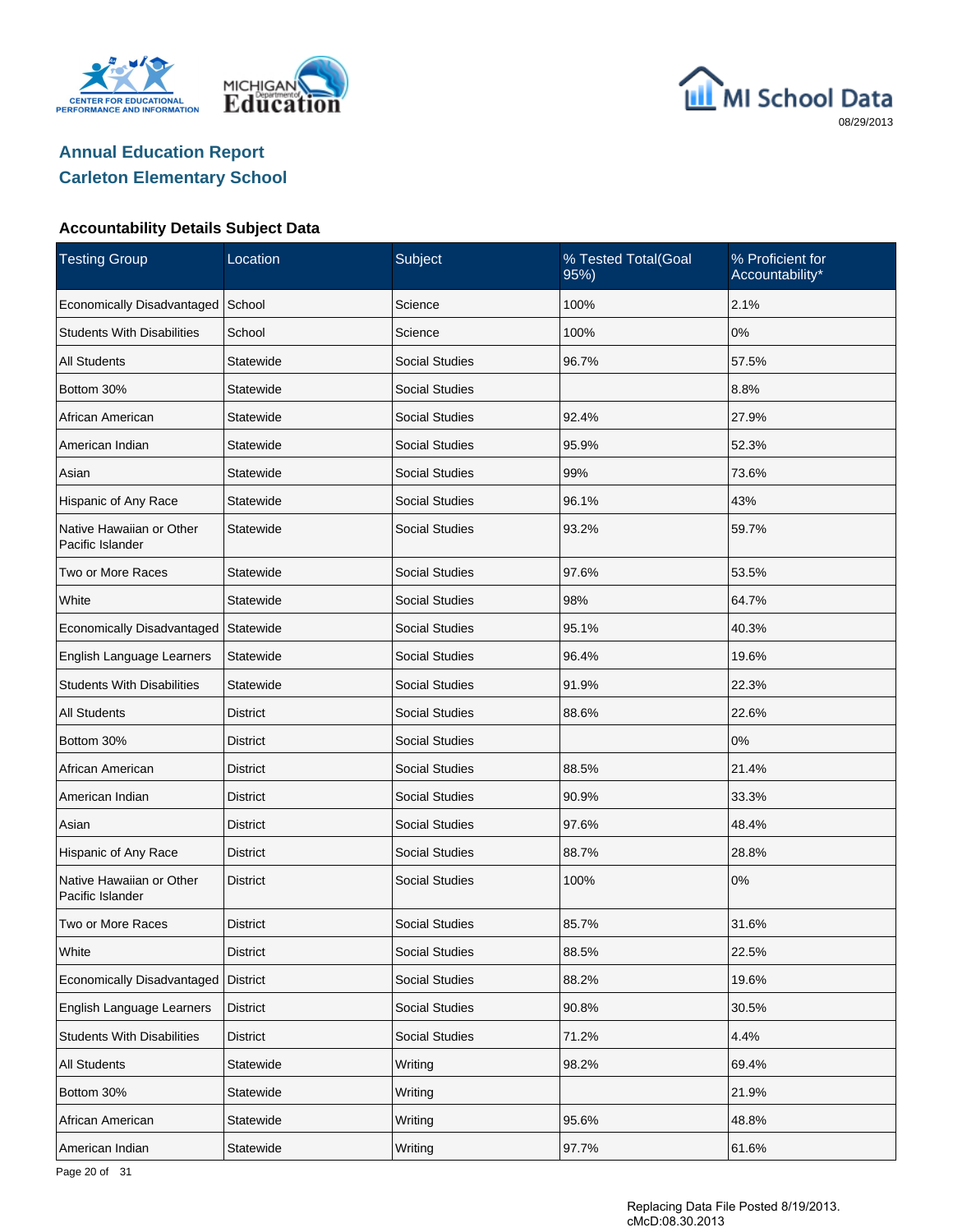





| <b>Testing Group</b>                         | Location        | Subject | % Tested Total(Goal<br>95%) | % Proficient for<br>Accountability* |
|----------------------------------------------|-----------------|---------|-----------------------------|-------------------------------------|
| Asian                                        | Statewide       | Writing | 98.9%                       | 82.9%                               |
| Hispanic of Any Race                         | Statewide       | Writing | 98%                         | 59.7%                               |
| Native Hawaiian or Other<br>Pacific Islander | Statewide       | Writing | 94.5%                       | 74.4%                               |
| Two or More Races                            | Statewide       | Writing | 98.9%                       | 68.5%                               |
| White                                        | Statewide       | Writing | 98.9%                       | 74.3%                               |
| Economically Disadvantaged                   | Statewide       | Writing | 97.3%                       | 55.7%                               |
| English Language Learners                    | Statewide       | Writing | 97.3%                       | 42.1%                               |
| <b>Students With Disabilities</b>            | Statewide       | Writing | 96.6%                       | 27.9%                               |
| <b>All Students</b>                          | <b>District</b> | Writing | 95.1%                       | 43.4%                               |
| Bottom 30%                                   | <b>District</b> | Writing |                             | 0%                                  |
| African American                             | <b>District</b> | Writing | 95.4%                       | 42.4%                               |
| American Indian                              | District        | Writing | 97.2%                       | 59.4%                               |
| Asian                                        | <b>District</b> | Writing | 87.6%                       | 62.1%                               |
| Hispanic of Any Race                         | <b>District</b> | Writing | 93.8%                       | 49.6%                               |
| Native Hawaiian or Other<br>Pacific Islander | <b>District</b> | Writing | 100%                        | 0%                                  |
| Two or More Races                            | <b>District</b> | Writing | 100%                        | 38.5%                               |
| White                                        | <b>District</b> | Writing | 94.3%                       | 37.4%                               |
| Economically Disadvantaged                   | <b>District</b> | Writing | 95.3%                       | 40.3%                               |
| English Language Learners                    | <b>District</b> | Writing | 94.7%                       | 50.7%                               |
| <b>Students With Disabilities</b>            | <b>District</b> | Writing | 86.8%                       | 16.6%                               |
| <b>All Students</b>                          | School          | Writing | 93%                         | 8%                                  |
| Bottom 30%                                   | School          | Writing |                             | 0%                                  |
| African American                             | School          | Writing | 93%                         | 8%                                  |
| Economically Disadvantaged                   | School          | Writing | 94.3%                       | 8.9%                                |
| <b>Students With Disabilities</b>            | School          | Writing | 81.8%                       | 0%                                  |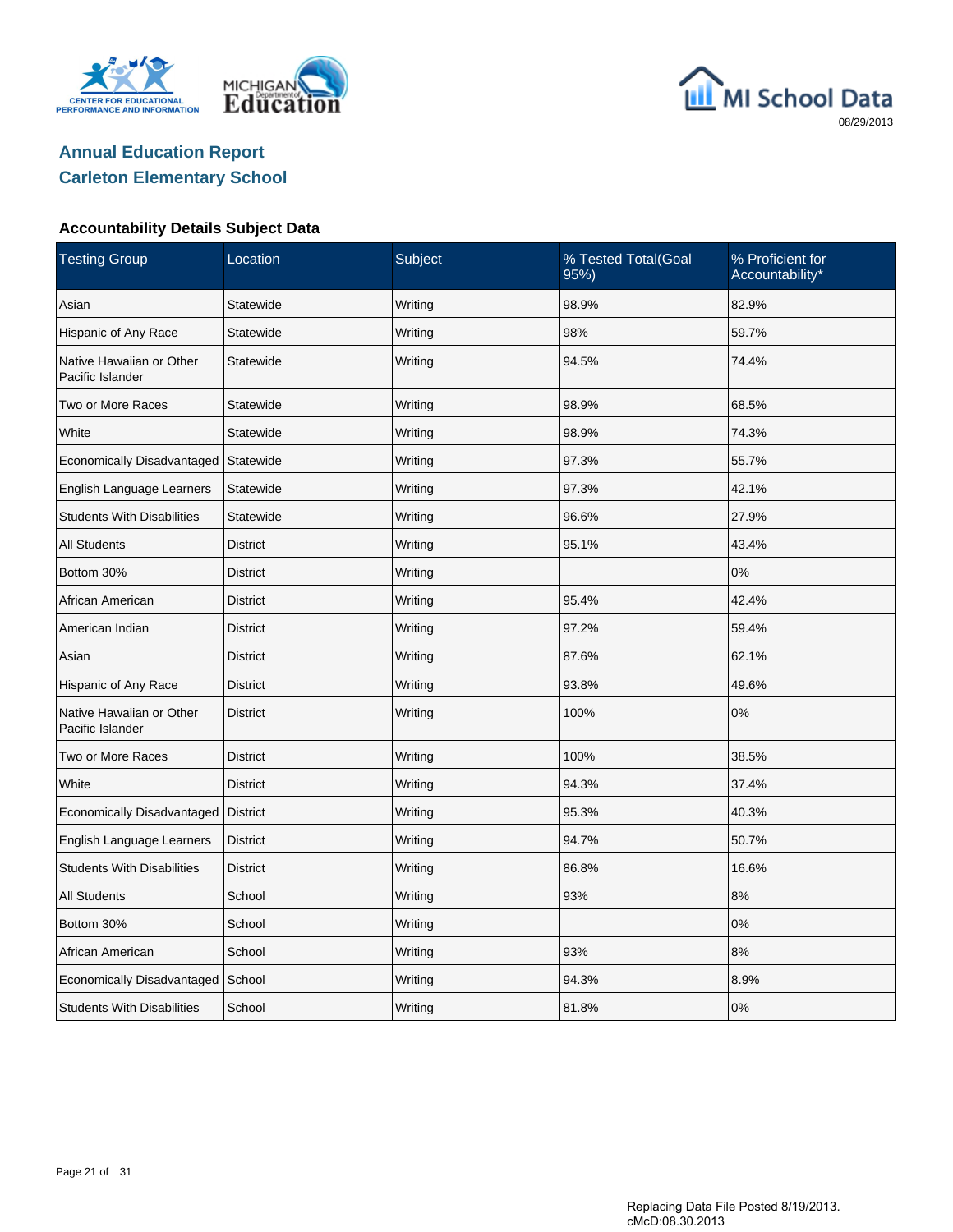





#### **Accountability Details Graduation Data**

| <b>Testing Group</b>                      | Location        | Accountability Scorecard Completion Rate<br>(High Schools only)<br>(Goal 80%) |  |  |  |
|-------------------------------------------|-----------------|-------------------------------------------------------------------------------|--|--|--|
| <b>All Students</b>                       | Statewide       | 76.2%                                                                         |  |  |  |
| African American                          | Statewide       | 59.9%                                                                         |  |  |  |
| American Indian                           | Statewide       | 66.4%                                                                         |  |  |  |
| Asian                                     | Statewide       | 87.4%                                                                         |  |  |  |
| Hispanic of Any Race                      | Statewide       | 64.3%                                                                         |  |  |  |
| Migrant                                   | Statewide       | 68.3%                                                                         |  |  |  |
| Native Hawaiian or Other Pacific Islander | Statewide       | 73.2%                                                                         |  |  |  |
| Two or More Races                         | Statewide       | 73.5%                                                                         |  |  |  |
| White                                     | Statewide       | 81.5%                                                                         |  |  |  |
| Female                                    | Statewide       | 80.8%                                                                         |  |  |  |
| Male                                      | Statewide       | 72%                                                                           |  |  |  |
| Economically Disadvantaged                | Statewide       | 64%                                                                           |  |  |  |
| English Language Learners                 | Statewide       | 63.1%                                                                         |  |  |  |
| <b>Students With Disabilities</b>         | Statewide       | 53.5%                                                                         |  |  |  |
| <b>Homeless</b>                           | Statewide       | 53.8%                                                                         |  |  |  |
| <b>All Students</b>                       | <b>District</b> | 64.7%                                                                         |  |  |  |
| African American                          | <b>District</b> | 65.5%                                                                         |  |  |  |
| Asian                                     | <b>District</b> | 68.6%                                                                         |  |  |  |
| Hispanic of Any Race                      | District        | 58.7%                                                                         |  |  |  |
| White                                     | <b>District</b> | 39.8%                                                                         |  |  |  |
| Economically Disadvantaged                | <b>District</b> | 65.1%                                                                         |  |  |  |
| English Language Learners                 | <b>District</b> | 68.6%                                                                         |  |  |  |
| <b>Students With Disabilities</b>         | <b>District</b> | 47.5%                                                                         |  |  |  |

\* All data based on students enrolled for a full academic year.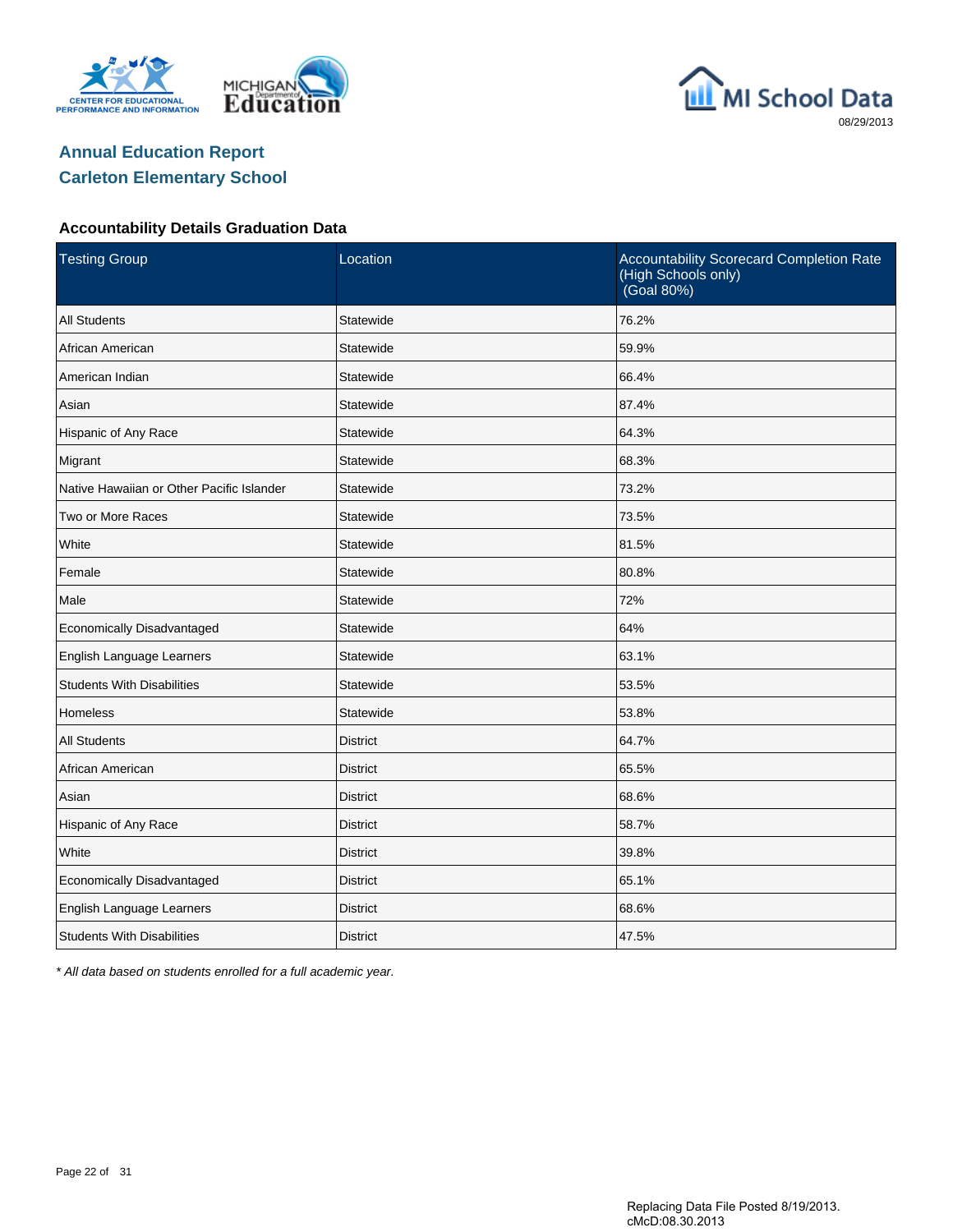



#### **Accountability Details Attendance Data**

| <b>Testing Group</b> | Location  | Attendance Rate<br>(Goal 90%) |
|----------------------|-----------|-------------------------------|
| <b>All Students</b>  | Statewide | 94%                           |
| <b>All Students</b>  | District  | 86%                           |
| <b>All Students</b>  | School    | 87%                           |

\* All data based on students enrolled for a full academic year.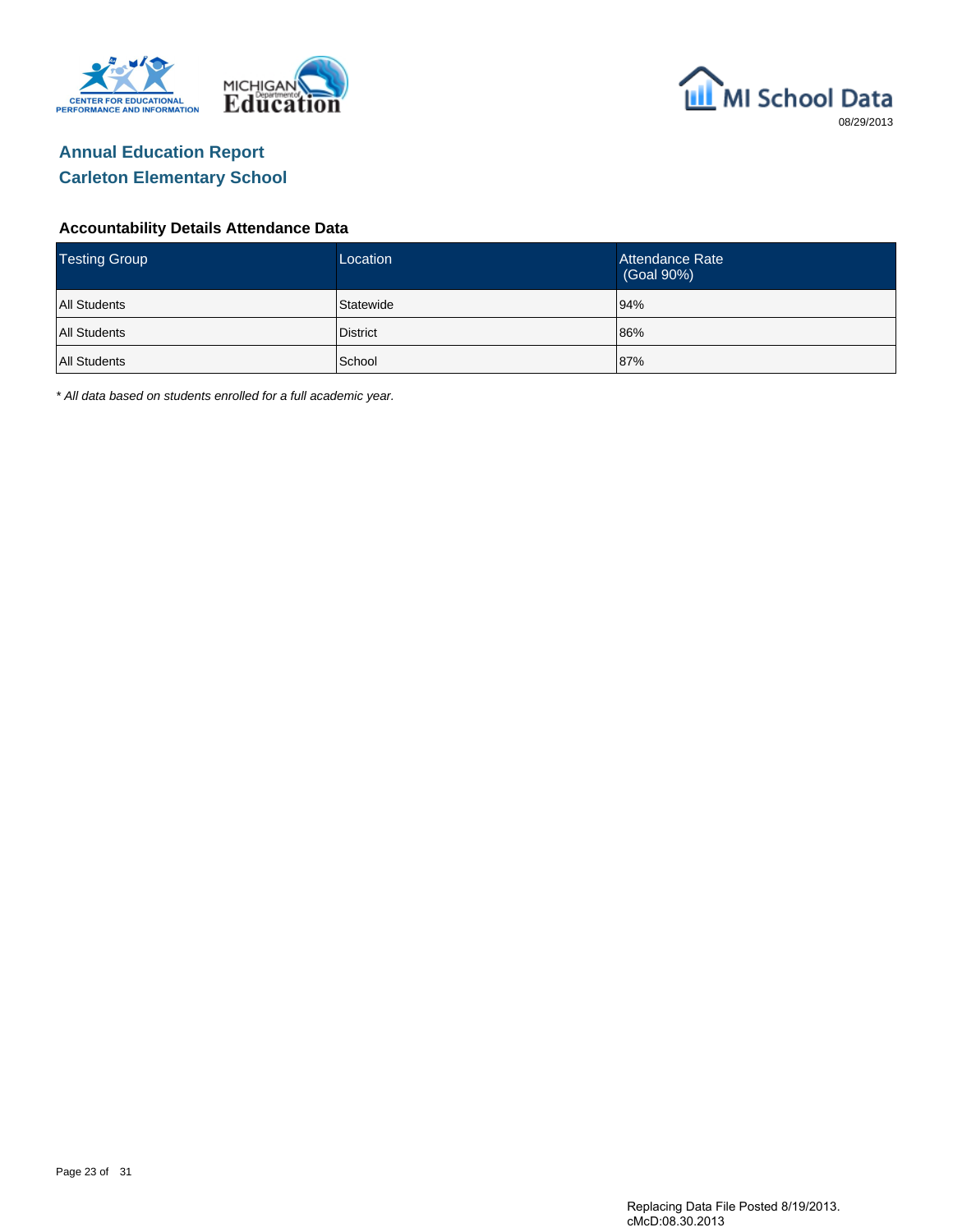



**Carleton Elementary School**

#### **Accountability Status District Data**

| <b>District</b><br><b>Name</b> | Reading<br><b>Status</b> | Reading<br><b>Score</b> | Writina<br>Status | Writing<br>Score <sup>1</sup> | <b>Math Status</b> | Math Score | Science<br><b>Status</b> | Science<br>Score | <b>Social</b><br><b>Studies</b><br><b>Status</b> | Social<br><b>Studies</b><br>Score | )verall<br><b>Status</b> | <b>Overall</b><br>Score |
|--------------------------------|--------------------------|-------------------------|-------------------|-------------------------------|--------------------|------------|--------------------------|------------------|--------------------------------------------------|-----------------------------------|--------------------------|-------------------------|
|                                | No Data to Display       |                         |                   |                               |                    |            |                          |                  |                                                  |                                   |                          |                         |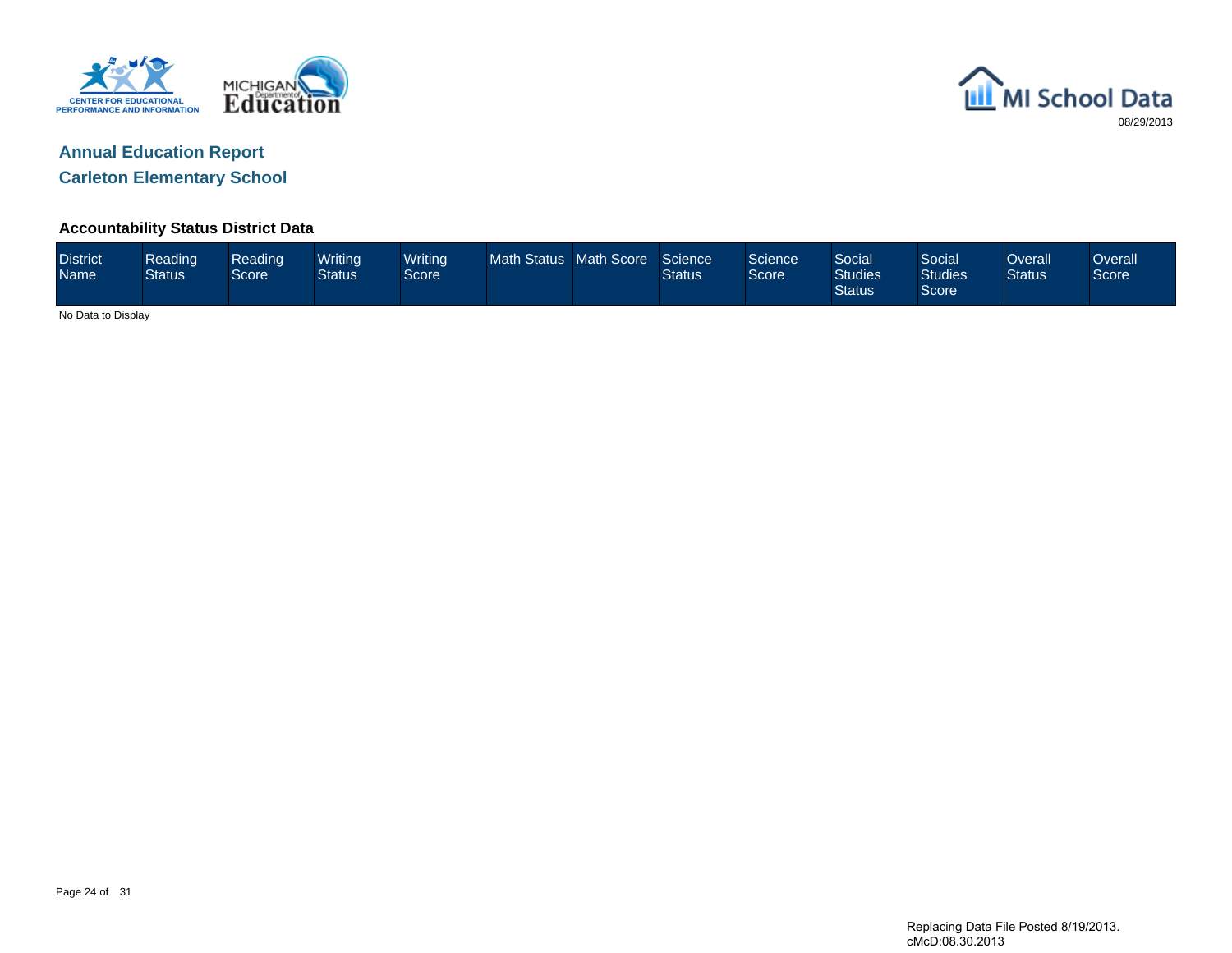



#### **Accountability Status School Data**

| <b>District</b><br>Name <sup>1</sup>        | School<br>Name <sup>1</sup> | Title 1<br><b>Status</b> | Reading<br><b>Status</b> | Reading<br>Score | Writing<br><b>Status</b> | Writing<br>Score | <b>Math</b><br><b>Status</b> | <b>Math</b><br>Score | Science<br><b>Status</b> | Science<br>Score | Social<br><b>Studies</b><br><b>Status</b> | Social<br><b>Studies</b><br>Score | Overall<br><b>Status</b> | <b>Overall</b><br>Score |
|---------------------------------------------|-----------------------------|--------------------------|--------------------------|------------------|--------------------------|------------------|------------------------------|----------------------|--------------------------|------------------|-------------------------------------------|-----------------------------------|--------------------------|-------------------------|
| Detroit City Carleton<br>School<br>District | Elementary School<br>School | <b>Priority</b>          | <sup>I</sup> Green       | 12               | Green                    | $\overline{2}$   | Green                        |                      | Red                      | 10               | <b>S</b> reen                             | ာ                                 | Red                      | 33                      |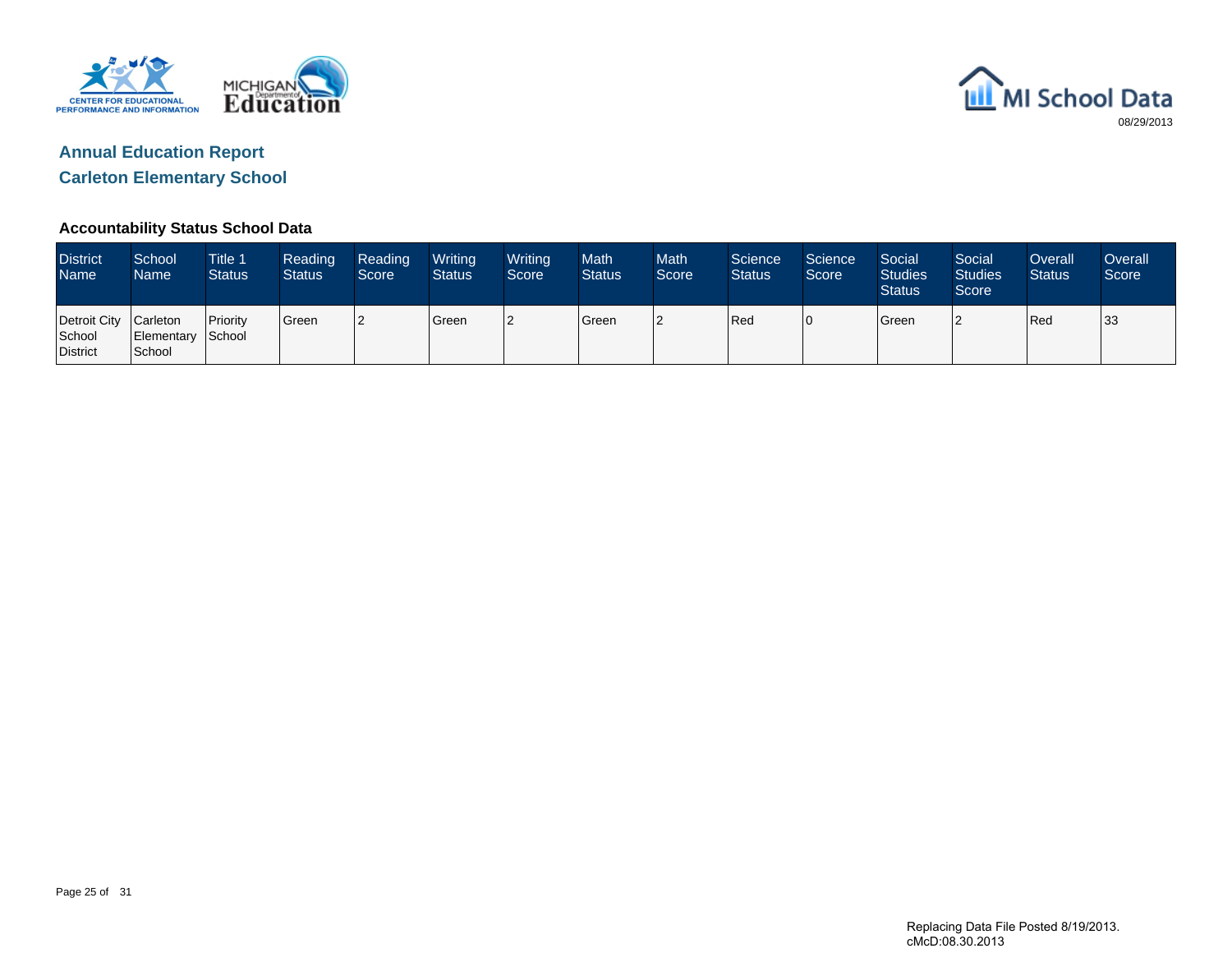



#### **Teacher Quality - Qualification**

|                                                                                                             | Other | B.A. | <b>M.A.</b> | <b>P.H.D.</b> |
|-------------------------------------------------------------------------------------------------------------|-------|------|-------------|---------------|
| Professional Qualifications of 0<br>All Public Elementary and<br>Secondary School Teachers<br>in the School |       |      | 24          |               |

Professional Qualifications are defined by the State and may include information such as the degrees of public school teachers (e.g., percentage of teachers with Bachelors Degrees or Masters Degrees) or the percentage of fully certified teachers

#### **Teacher Quality - Class**

|                                                                                                                              | School Aggregate | <b>High-Poverty Schools</b> | <b>Low-Poverty Schools</b> |
|------------------------------------------------------------------------------------------------------------------------------|------------------|-----------------------------|----------------------------|
| Percentage of Core Academic<br>Subject Elementary and Secondary<br>School Classes not Taught by Highly<br>Qualified Teachers | $0.0\%$          | $0.0\%$                     | 0.0%                       |

#### **Teacher Quality - Provisional**

|                                                                                                             | <b>Certification Percent</b> |
|-------------------------------------------------------------------------------------------------------------|------------------------------|
| Percentage of Public Elementary and Secondary School Teachers in the<br>School with Emergency Certification | 10%                          |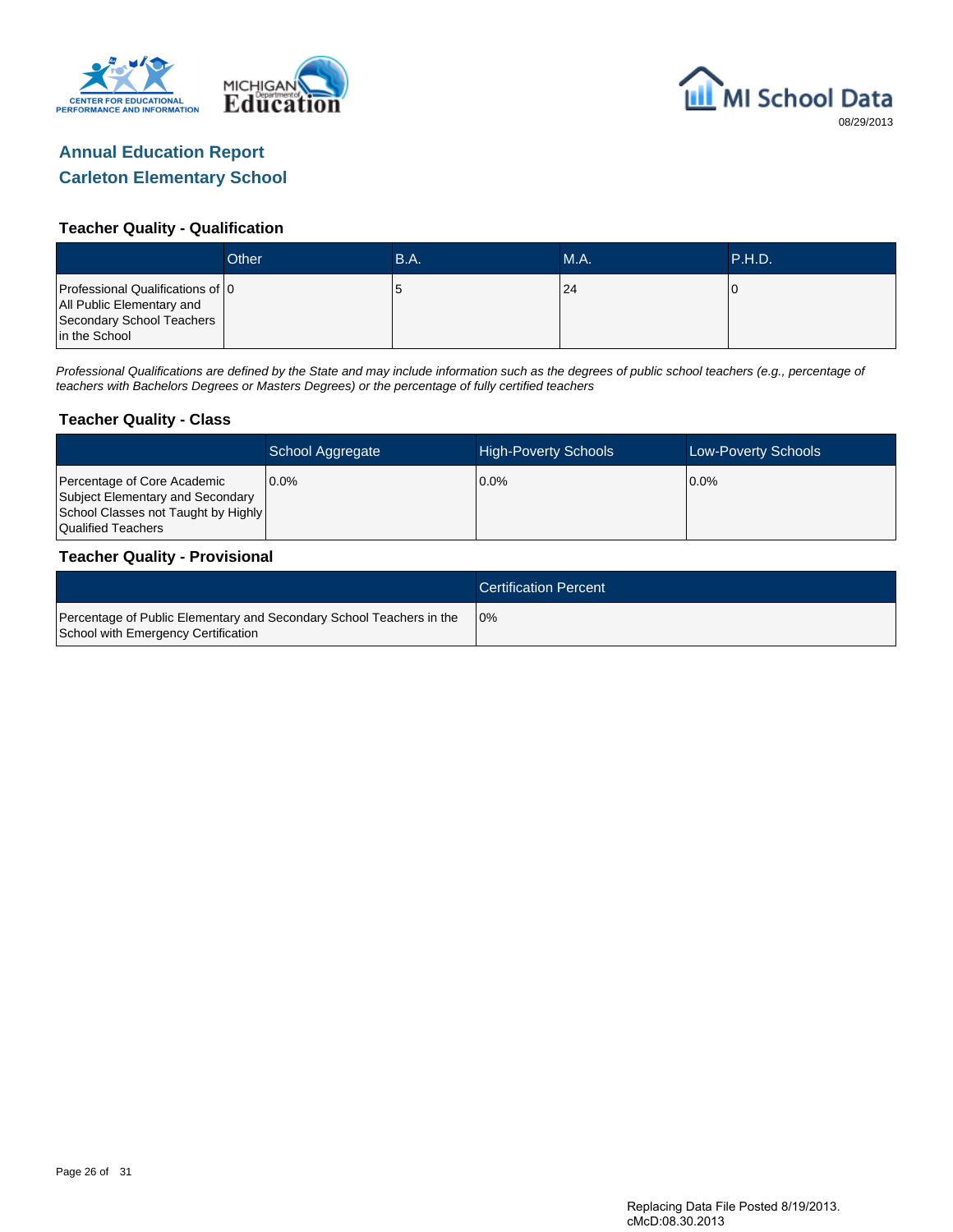





#### **NAEP Grade 4 Math**

|                                                                                                                                             | <b>Percent of Students</b>           | Percent below Basic  | <b>Percent Basic</b>                 | <b>Percent Proficient</b>                    | <b>Percent Advanced</b>                   |
|---------------------------------------------------------------------------------------------------------------------------------------------|--------------------------------------|----------------------|--------------------------------------|----------------------------------------------|-------------------------------------------|
| <b>All Students</b>                                                                                                                         | 100                                  | 22                   | 43                                   | 30                                           | 5                                         |
| Male<br>Female                                                                                                                              | 50<br>50                             | 21<br>22             | 42<br>45                             | 31<br>29                                     | 6<br>4                                    |
| National Lunch<br>Program Eligibility<br>Eligible<br>Not Eligible<br>Info not available                                                     | 43<br>56                             | 35<br>11             | 47<br>41                             | 17<br>41                                     | 8                                         |
| Race/Ethnicity<br>White<br><b>Black</b><br>Hispanic<br>Asian<br>American Indian<br>Native Hawaiian/Pacific<br>Islander<br>Two or More Races | 71<br>16<br>6<br>3<br>$\overline{2}$ | 14<br>53<br>31<br>23 | 45<br>39<br>48<br>22<br>ŧ<br>ŧ<br>50 | 36<br>8<br>19<br>45<br>ŧ<br>$\ddagger$<br>21 | 5<br>0<br>2<br>26<br>ŧ<br>$\ddagger$<br>6 |
| Student classified as<br>having a disability<br><b>SD</b><br>Not SD                                                                         | 13<br>87                             | 50<br>18             | 37<br>44                             | 13<br>32                                     | 5                                         |
| Student is an English<br>Language Learner<br><b>ELL</b><br>Not ELL                                                                          | 4<br>96                              | 47<br>21             | 41<br>44                             | 11<br>31                                     | 5                                         |

‡ Reporting Standards not met. Note: Observed differences are not necessarily statistically significant. Detail may not sum to total because of rounding. SOURCE: U.S. Department of Education. Institute for Education Sciences. National Center for Education Statistics. National Assessment Program (NAEP) 2011 Mathematics Achievement.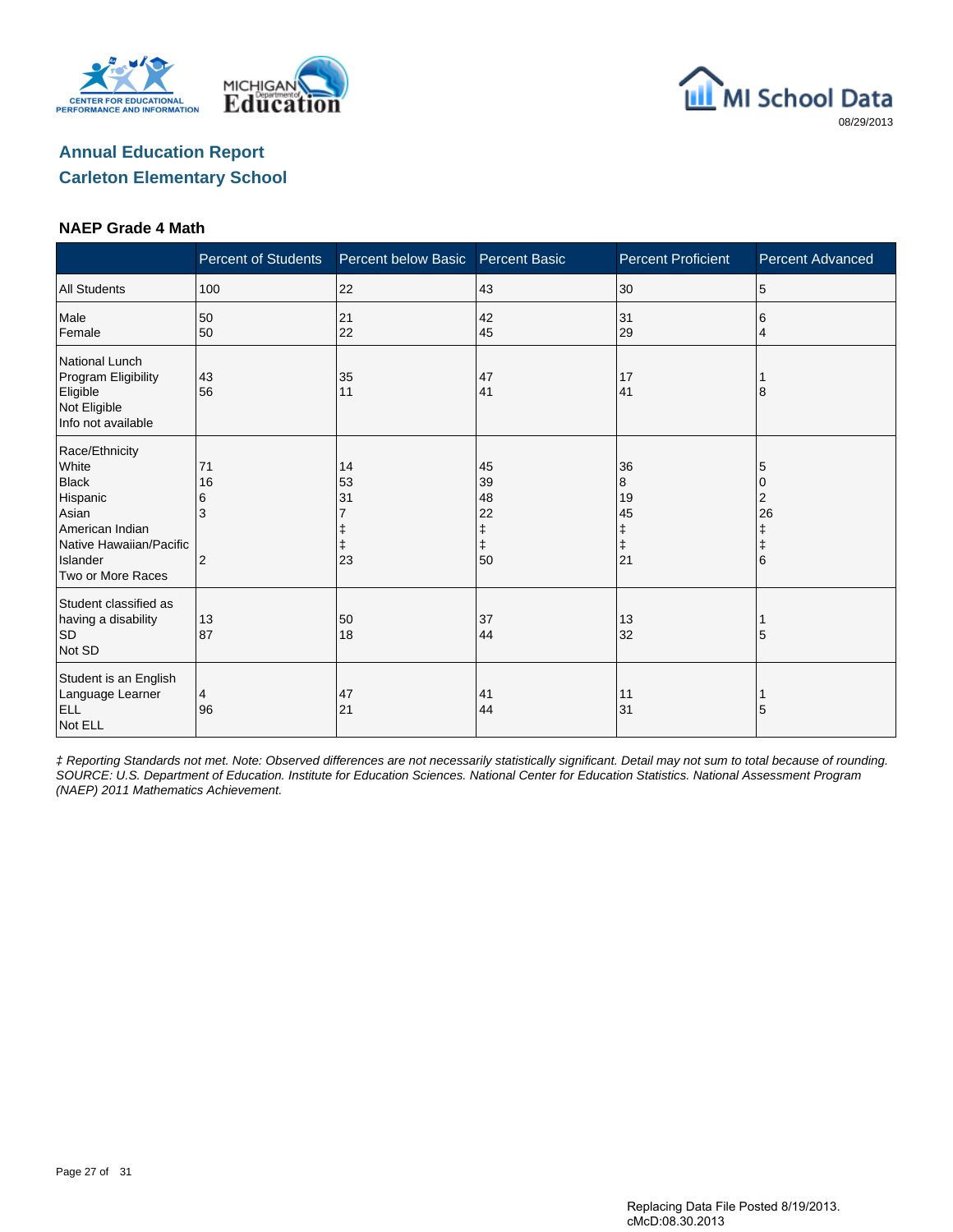





#### **NAEP Grade 8 Math**

|                                                                                                                                             | <b>Percent of Students</b>      | Percent below Basic                | <b>Percent Basic</b>           | <b>Percent Proficient</b>                                | Percent Advanced           |
|---------------------------------------------------------------------------------------------------------------------------------------------|---------------------------------|------------------------------------|--------------------------------|----------------------------------------------------------|----------------------------|
| <b>All Students</b>                                                                                                                         | 100                             | 29                                 | 40                             | 25                                                       | 6                          |
| Male<br>Female                                                                                                                              | 51<br>49                        | 28<br>30                           | 39<br>41                       | 26<br>24                                                 | 5                          |
| National Lunch<br>Program Eligibility<br>Eligible<br>Not Eligible<br>Info not available                                                     | 42<br>58                        | 45<br>18                           | 39<br>41                       | 15<br>32                                                 | $\overline{2}$<br>9        |
| Race/Ethnicity<br>White<br><b>Black</b><br>Hispanic<br>Asian<br>American Indian<br>Native Hawaiian/Pacific<br>Islander<br>Two or More Races | 74<br>16<br>4<br>$\overline{2}$ | 22<br>66<br>26<br>13<br>$\ddagger$ | 43<br>26<br>41<br>25<br>ŧ<br>ŧ | 29<br>$\overline{7}$<br>18<br>31<br>ŧ<br>ŧ<br>$\ddagger$ | 6<br>5<br>32<br>$\ddagger$ |
| Student classified as<br>having a disability<br>SD<br>Not SD                                                                                | 12<br>88                        | 70<br>25                           | 23<br>41                       | 5<br>27                                                  | 6                          |
| Student is an English<br>Language Learner<br><b>ELL</b><br>Not ELL                                                                          | $\overline{c}$<br>98            | 57<br>29                           | 27<br>40                       | $\overline{7}$<br>25                                     | 10<br>6                    |

‡ Reporting Standards not met. NOTE: Detail may not sum to totals because of rounding. Some apparent differences between estimates may not be statistically significant. SOURCE: U.S. Department of Education. Institute for Education Sciences. National Center for Education Statistics. National Assessment Program (NAEP) 2011 Mathematics Achievement.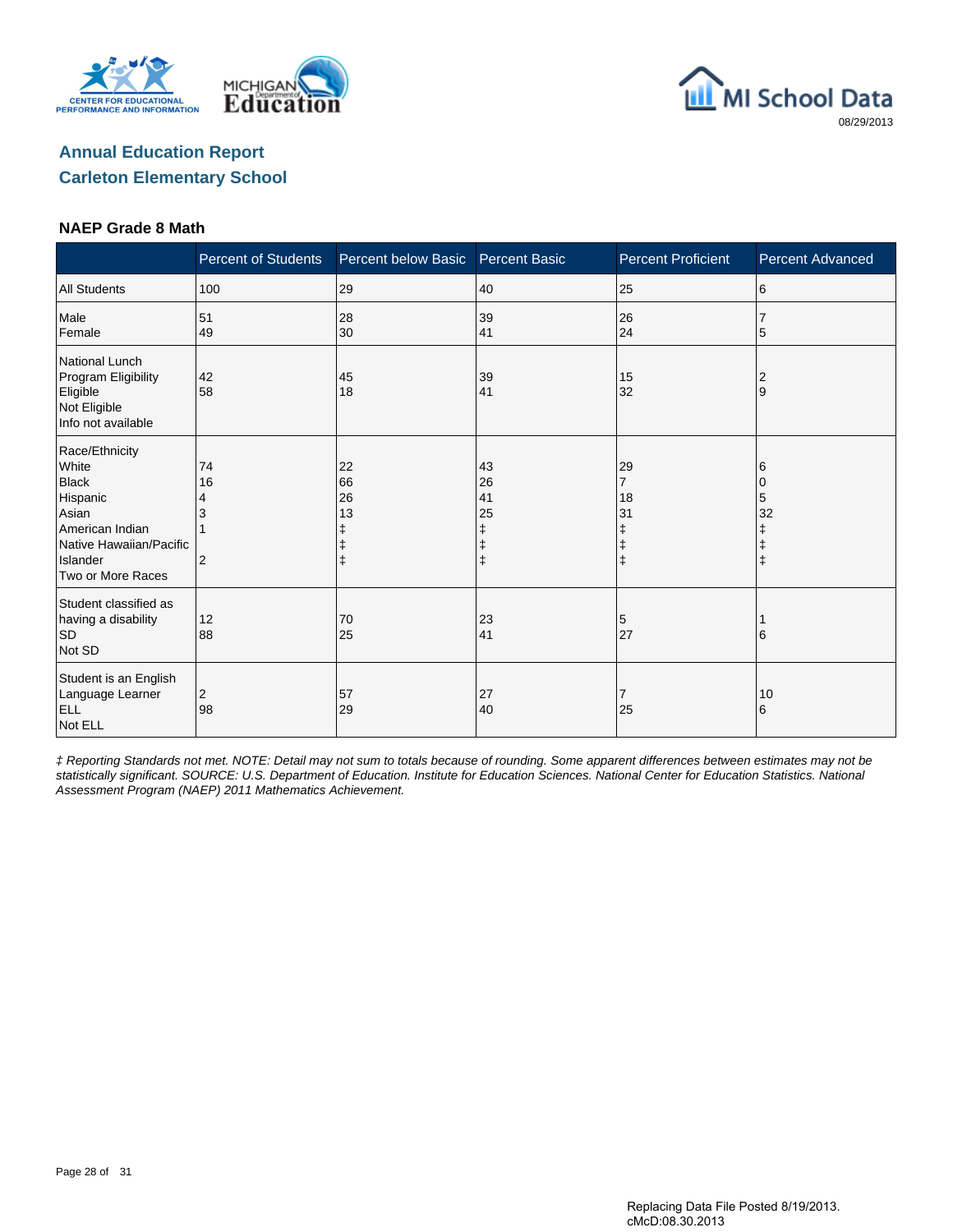





#### **NAEP Grade 4 Reading**

|                                                                                                                                             | <b>Percent of Students</b>                           | Percent below Basic        | <b>Percent Basic</b>                 | <b>Percent Proficient</b>                                 | <b>Percent Advanced</b>          |
|---------------------------------------------------------------------------------------------------------------------------------------------|------------------------------------------------------|----------------------------|--------------------------------------|-----------------------------------------------------------|----------------------------------|
| <b>All Students</b>                                                                                                                         | 100                                                  | 34                         | 34                                   | 25                                                        | 6                                |
| Male<br>Female                                                                                                                              | 50<br>50                                             | 38<br>31                   | 33<br>36                             | 24<br>26                                                  | 6                                |
| <b>National Lunch</b><br>Program Eligibility<br>Eligible<br>Not Eligible<br>Info not available                                              | 45<br>55                                             | 51<br>21                   | 32<br>36                             | 15<br>33                                                  | 2<br>10                          |
| Race/Ethnicity<br>White<br><b>Black</b><br>Hispanic<br>Asian<br>American Indian<br>Native Hawaiian/Pacific<br>Islander<br>Two or More Races | 70<br>17<br>6<br>3<br><sup>0</sup><br>$\overline{2}$ | 26<br>67<br>51<br>19<br>36 | 37<br>24<br>29<br>33<br>ŧ<br>ŧ<br>31 | 30<br>$\overline{7}$<br>17<br>33<br>ŧ<br>$\ddagger$<br>19 | 3<br>15<br>Ŧ<br>$\ddagger$<br>14 |
| Student classified as<br>having a disability<br><b>SD</b><br>Not SD                                                                         | 13<br>87                                             | 73<br>30                   | 17<br>36                             | 8<br>27                                                   | 2<br>$\overline{7}$              |
| Student is an English<br>Language Learner<br><b>ELL</b><br>Not ELL                                                                          | 3<br>97                                              | 67<br>33                   | 26<br>35                             | 7<br>25                                                   | 0                                |

# Rounds to zero

‡ Reporting Standards not met. NOTE: Detail may not sum to totals because of rounding. Some apparent differences between estimates may not be statistically significant. SOURCE: U.S. Department of Education, Institute of Education Sciences, National Center for Education Statistics, National Assessment of Educational Progress (NAEP), 2011 Reading Assessment.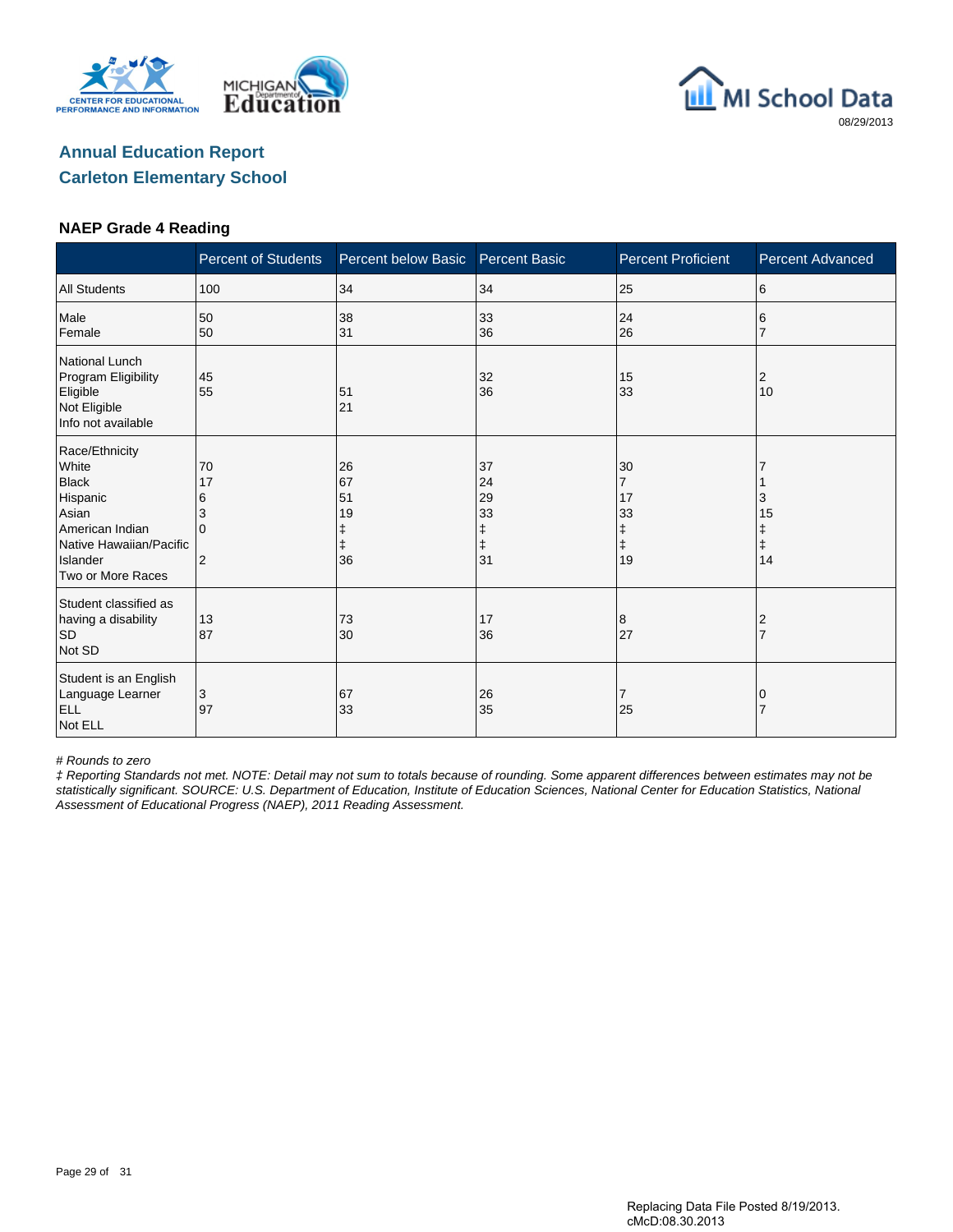





#### **NAEP Grade 8 Reading**

|                                                                                                                                             | <b>Percent of Students</b> | Percent below Basic                                   | <b>Percent Basic</b>      | <b>Percent Proficient</b>                             | <b>Percent Advanced</b> |
|---------------------------------------------------------------------------------------------------------------------------------------------|----------------------------|-------------------------------------------------------|---------------------------|-------------------------------------------------------|-------------------------|
| <b>All Students</b>                                                                                                                         | 100                        | 23                                                    | 45                        | 29                                                    | 3                       |
| Male<br>Female                                                                                                                              | 50<br>50                   | 28<br>18                                              | 47<br>43                  | 24<br>35                                              | 2<br>$\overline{4}$     |
| National Lunch<br>Program Eligibility<br>Eligible<br>Not Eligible<br>Info not available                                                     | 42<br>58                   | 35<br>14                                              | 46<br>44                  | 18<br>37                                              | 0<br>4                  |
| Race/Ethnicity<br>White<br><b>Black</b><br>Hispanic<br>Asian<br>American Indian<br>Native Hawaiian/Pacific<br>Islander<br>Two or More Races | 74<br>16<br>4<br>3         | 18<br>46<br>25<br>19<br>ŧ<br>$\ddagger$<br>$\ddagger$ | 46<br>43<br>50<br>27<br>ŧ | 33<br>10<br>25<br>39<br>ŧ<br>$\ddagger$<br>$\ddagger$ | 3<br>14                 |
| Student classified as<br>having a disability<br><b>SD</b><br>Not SD                                                                         | 12<br>88                   | 67<br>19                                              | 27<br>46                  | 6<br>31                                               | ΙO<br>3                 |
| Student is an English<br>Language Learner<br><b>ELL</b><br>Not ELL                                                                          | 2<br>98                    | 52<br>22                                              | 40<br>45                  | 8<br>30                                               | 0<br>3                  |

# Rounds to zero

‡ Reporting Standards not met. NOTE: Detail may not sum to totals because of rounding. Some apparent differences between estimates may not be statistically significant. SOURCE: U.S. Department of Education, Institute of Education Sciences, National Center for Education Statistics, National Assessment of Educational Progress (NAEP), 2011 Reading Assessment.